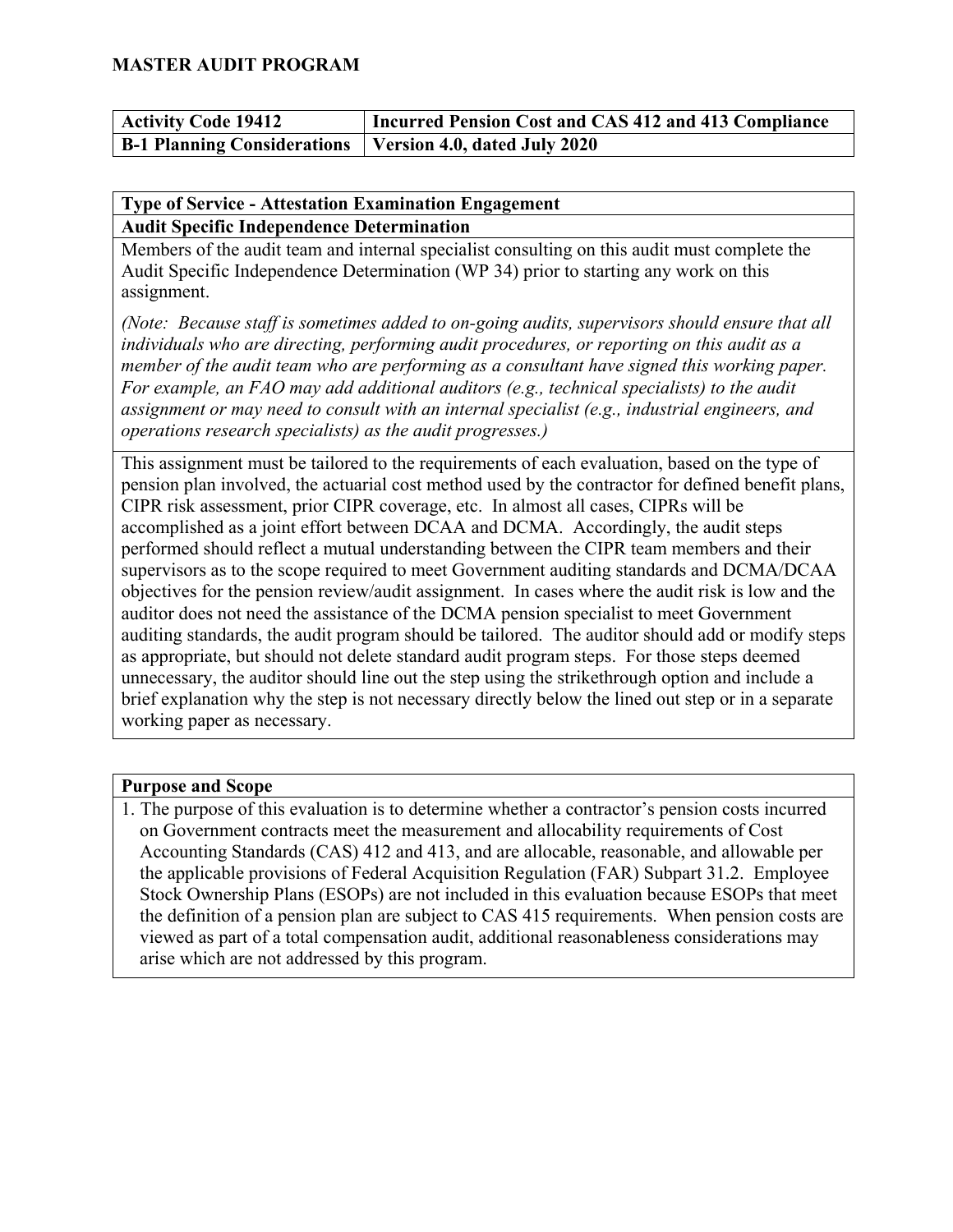#### **Purpose and Scope**

- 2. The steps in the joint review/audit are intended to cover all aspects of pension accounting under various actuarial cost methods used to fund and cost employer pension plans. Full implementation of the audit steps requires (a) knowledge of the basic concepts of pension accounting; (b) familiarity of actuarial terminology; and (c) understanding of CAS 412, 413, and FAR 31.205-6(j) requirements. The CIPR team members should have a full understanding of the contractor's pension plan provisions and methods used for funding and paying pension benefits.
- 3. The standard audit steps are not intended to be all inclusive. However, the audit steps listed are considered necessary, if applicable to the plan being audited, to provide an unqualified opinion on plan costs. The program should be supplemented as necessary to cover additional pension areas unique to individual contractors.

#### **Pre-planning Team Meeting**

The DCMA/DCAA team members will coordinate on the nature and objectives of the audit/review, noting any specific requirements and select a team leader. DCAA will be responsible for performing contract audit responsibilities related to CAS. The team will also identify and assign a team member responsible for performing any audit steps necessary to satisfy specific information requested by the cognizant Federal agency official (CFAO), who is usually the ACO. The team will then prepare a consolidated data request to the contractor listing the data and documents necessary to accomplish the joint audit/review objectives. The team will decide which team member or agency will issue the final report to the CFAO.

#### **Reporting CIPR Results**

Each agency will perform their portion of the CIPR program, however, only one CIPR report will be issued to the CFAO. The team leader will normally issue the CIPR report and incorporate the results of the other team member's report and include it as an attachment.

#### **Other Planning Considerations**

Prior to commencing the audit, review Agency guidance that may impact the audit and adjust the scope and procedures appropriately.

#### **References**

1. FAR 31.205-6(j) - Pension Costs

2. FAR 52.216-7 - Allowable Cost and Payment Clause

3. FAR 52.232-16 - Progress Payments

4. CAS 412 - Composition and Measurement of Pension Cost

5. CAS 413 - Adjustment and Allocation of Pension Cost

6. DCMA Guidebook, located under "eBusiness" at [http://www.dcma.mil](http://www.dcma.mil/)

7. Employee Retirement Income Security Act of 1974 (ERISA)

8. Current Periodicals and Publications (e.g. Wyatt Company Survey)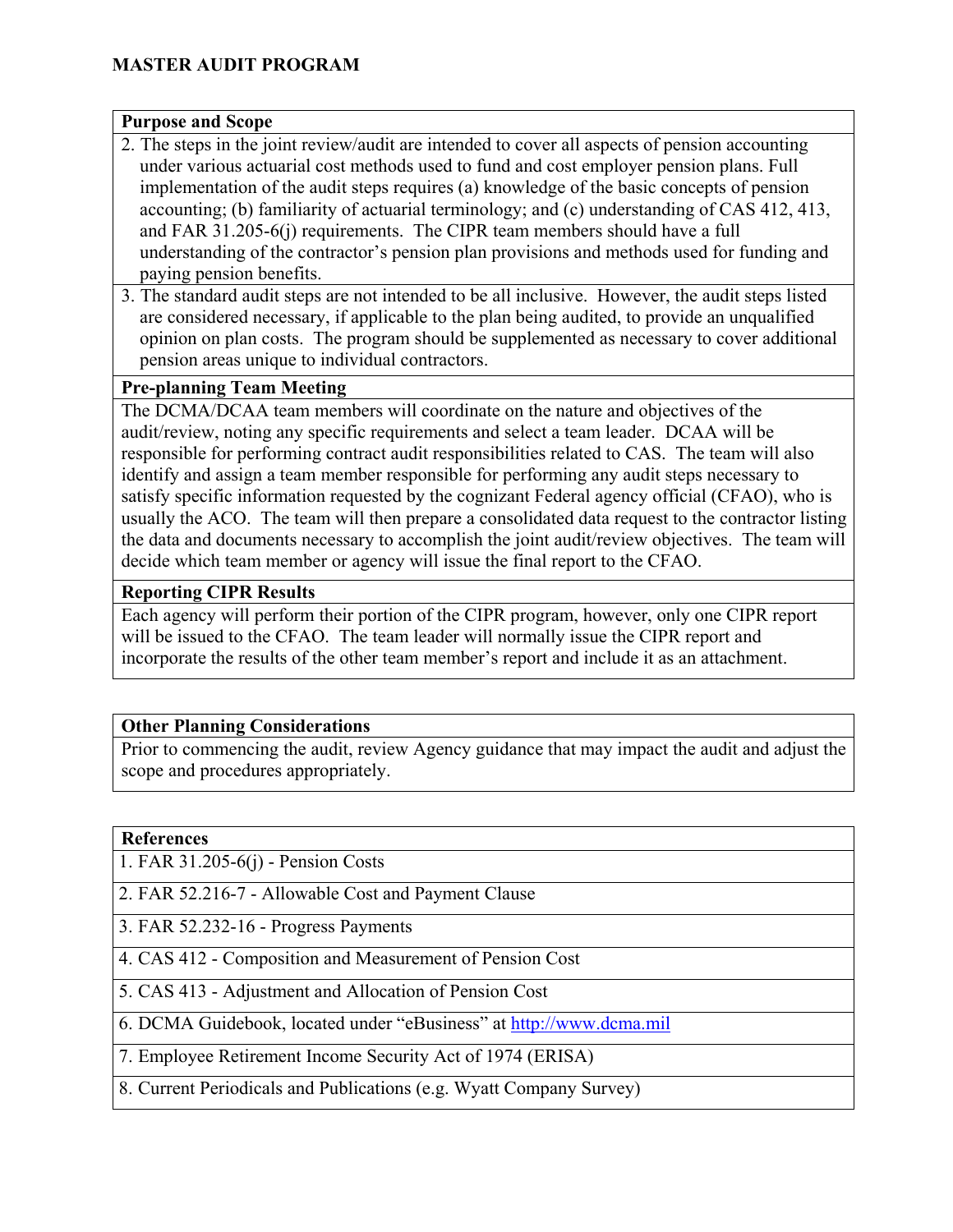#### **References**

- 9. FASB Statement No. 88 -- Employer's Accounting for Settlement and Curtailments of Defined Benefit Pension Plans and Termination Liabilities.
- 10. Internal Revenue Code Section 412--Regulations 1.412(c)(2)-1--Valuation of Plan Assets; Reasonable Actuarial Valuation Methods.
- 11. Actuarial Standards Board Recommendation No. 4, Measuring Pension Obligations.

12. CAM Appendix B, Specialist Assistance

13. Selected Areas of Cost Guidebook, Chapter 53 - Pensions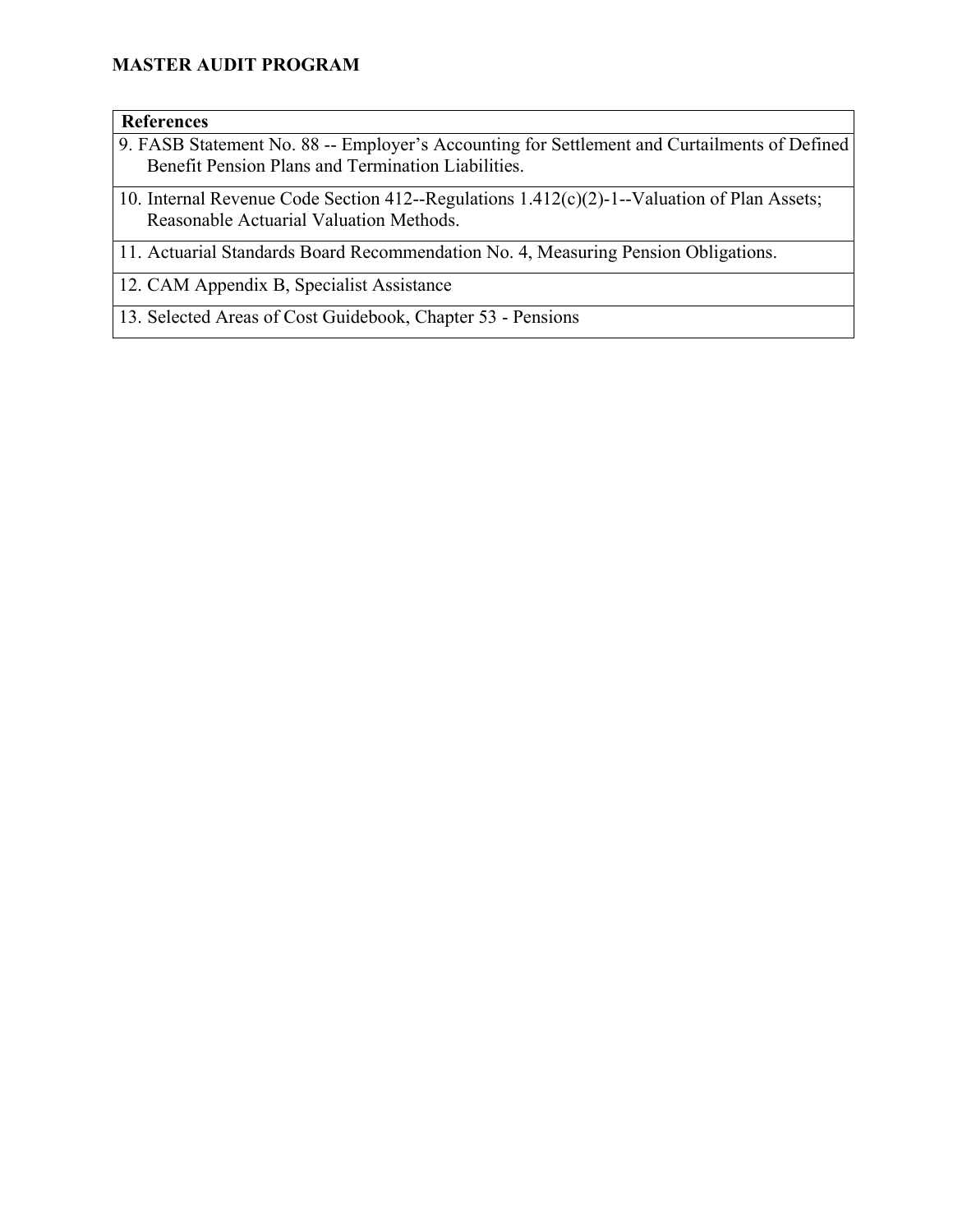| <b>B-1 Preliminary Steps</b>                                                                                                                                                                                                                                                                                  | <b>Responsible</b><br><b>Agency</b> | <b>WP</b><br>Reference |
|---------------------------------------------------------------------------------------------------------------------------------------------------------------------------------------------------------------------------------------------------------------------------------------------------------------|-------------------------------------|------------------------|
| Version 4.0, dated July 2020                                                                                                                                                                                                                                                                                  |                                     |                        |
| 1. Consider DCMA Guidebook, CAM 8-412, CAM 8-413, Chapter<br>53 of the Selected Areas of Cost guidebook, and subsequent<br>Headquarters guidance, memorandums and regional<br>instructions.                                                                                                                   | <b>DCAA</b>                         |                        |
| 2. Contact the contracting officer to ascertain any known concerns<br>that will impact the audit and adjust the audit scope and<br>procedures accordingly.                                                                                                                                                    | <b>DCAA</b>                         |                        |
| 3. Notify the appropriate contracting officer of the commencement<br>of the risk assessment and that the expected completion date<br>will be provided in the formal acknowledgement once the risk<br>assessment is complete. The acknowledgement process should<br>be performed in accordance with CAM 4-104. | <b>DCAA</b>                         |                        |
| 4. Evaluate information in the permanent pension file, or obtain,<br>the following:                                                                                                                                                                                                                           | DCMA/<br><b>DCAA</b>                |                        |
| a. Provisions of the pension plan(s) and early retirement plans.                                                                                                                                                                                                                                              | DCMA/<br><b>DCAA</b>                |                        |
| b. Special CIPR/Audit reports and related working papers on<br>contractor's pension cost.                                                                                                                                                                                                                     | DCMA/<br><b>DCAA</b>                |                        |
| c. Contractor's CAS Disclosure Statement(s).                                                                                                                                                                                                                                                                  | DCMA/<br><b>DCAA</b>                |                        |
| d. Actuarial reports.                                                                                                                                                                                                                                                                                         | DCMA/<br><b>DCAA</b>                |                        |
| e. DOL/IRS Form 5500 with attachments including<br>Schedule A and other schedules as required (see Quick<br>Reference Chart of Form 5500, Schedules, and Attachments<br>at www.dol.gov).                                                                                                                      | DCMA/<br><b>DCAA</b>                |                        |
| f. Funding agency agreement.                                                                                                                                                                                                                                                                                  | DCMA/<br><b>DCAA</b>                |                        |
| g. Pension Trust's annual report.                                                                                                                                                                                                                                                                             | DCMA/<br><b>DCAA</b>                |                        |
| h. Written summary of contractor's pension accounting and<br>funding practices and statistics of pension costs allocated to<br>Government contracts.                                                                                                                                                          | DCMA/<br><b>DCAA</b>                |                        |
| i. Contractor's internal and independent auditors' reports on<br>pension plan activities.                                                                                                                                                                                                                     | DCMA/<br><b>DCAA</b>                |                        |
| j. Corporate Federal tax return Form 1120, Schedules M-1, M-3<br>and B.                                                                                                                                                                                                                                       | DCMA/<br><b>DCAA</b>                |                        |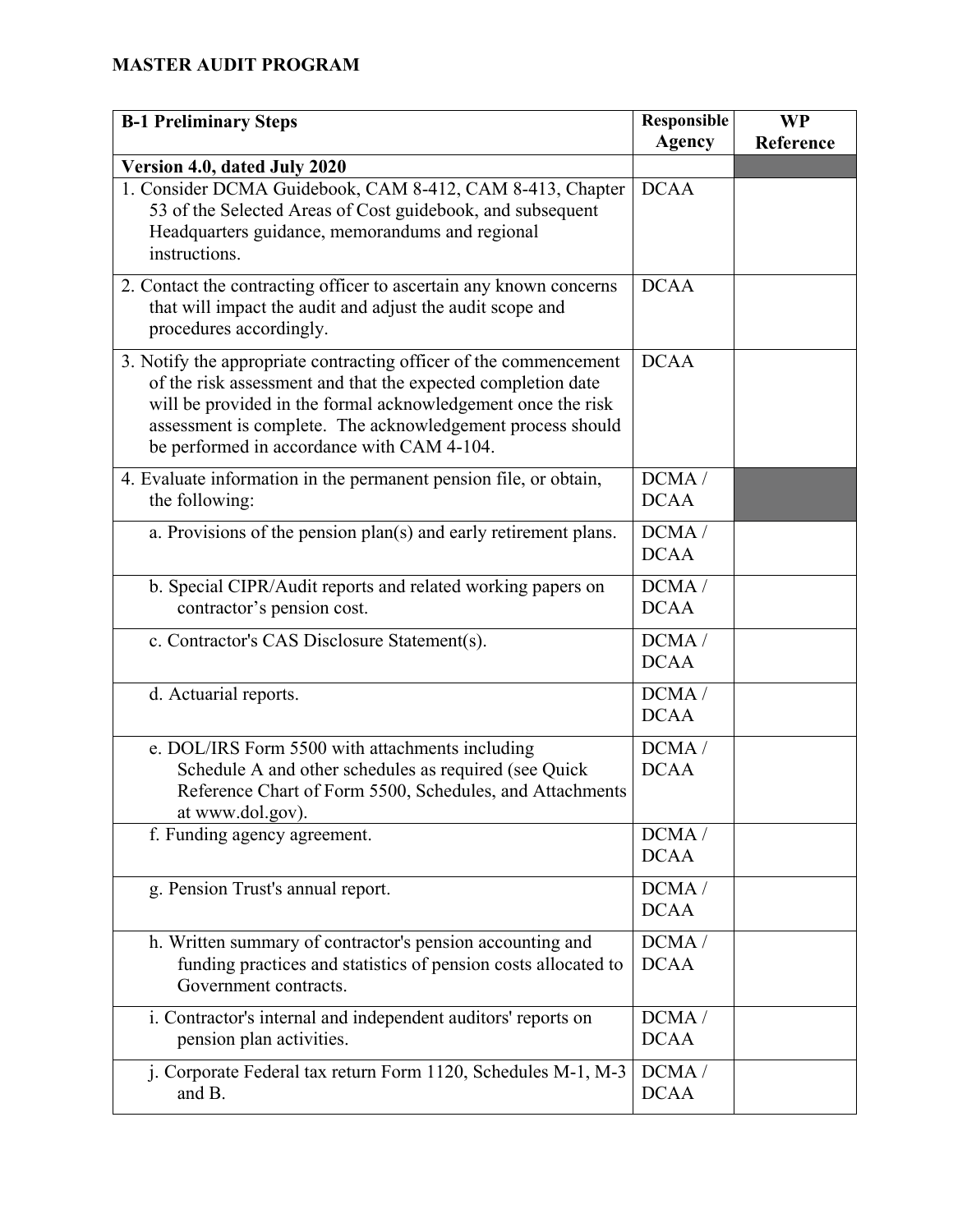| <b>B-1 Preliminary Steps</b>                                                                                                                                                                                                                                                                                                                                                                                                                                                                                                                                                                                                                                                                                                                                                                                                              | Responsible<br><b>Agency</b> | <b>WP</b><br>Reference |
|-------------------------------------------------------------------------------------------------------------------------------------------------------------------------------------------------------------------------------------------------------------------------------------------------------------------------------------------------------------------------------------------------------------------------------------------------------------------------------------------------------------------------------------------------------------------------------------------------------------------------------------------------------------------------------------------------------------------------------------------------------------------------------------------------------------------------------------------|------------------------------|------------------------|
| k. Contract clauses and advance agreements on pension cost<br>(when applicable).                                                                                                                                                                                                                                                                                                                                                                                                                                                                                                                                                                                                                                                                                                                                                          | DCMA/<br><b>DCAA</b>         |                        |
| 1. Information in memorandums of negotiation covering<br>pension costs.                                                                                                                                                                                                                                                                                                                                                                                                                                                                                                                                                                                                                                                                                                                                                                   | DCMA/<br><b>DCAA</b>         |                        |
| m. SEC Forms 10-K and 10-Q (noting any FAS/CAS pension<br>reconciliations provided), including shareholder proxies.                                                                                                                                                                                                                                                                                                                                                                                                                                                                                                                                                                                                                                                                                                                       | DCMA /<br><b>DCAA</b>        |                        |
| (Note: This information should be updated in the permanent file<br>during or at the conclusion of the audit)                                                                                                                                                                                                                                                                                                                                                                                                                                                                                                                                                                                                                                                                                                                              |                              |                        |
| 5. Review permanent file to determine if previous audits included<br>findings and recommendations that relate to the subject matter.<br>If there were findings material to the subject matter, document<br>this information in the risk assessment and perform the<br>following procedures:<br>Ask contractor management if corrective actions were taken<br>a.<br>to address findings and recommendations reported in<br>previous DCAA audits (e.g., questioned costs, business<br>system deficiencies, CAS audits) that are relevant to the<br>subject matter of audit. If yes, have contractor explain<br>corrective actions taken and determine if additional audit<br>procedures should be included in the fieldwork to test the<br>corrective actions. (GAGAS 7.13)<br>b. Document the results of the inquiry and the impact of the | <b>DCAA</b>                  |                        |
| corrective actions to the subject matter.                                                                                                                                                                                                                                                                                                                                                                                                                                                                                                                                                                                                                                                                                                                                                                                                 |                              |                        |
| 6. Review permanent file to determine if the contractor has<br>previously provided other studies or audits (e.g., summary<br>listing of internal audits or external audit reports) that directly<br>relate to the subject matter. If there are no other studies or<br>audits, document that information in the working papers and<br>perform the procedures below.                                                                                                                                                                                                                                                                                                                                                                                                                                                                        | <b>DCAA</b>                  |                        |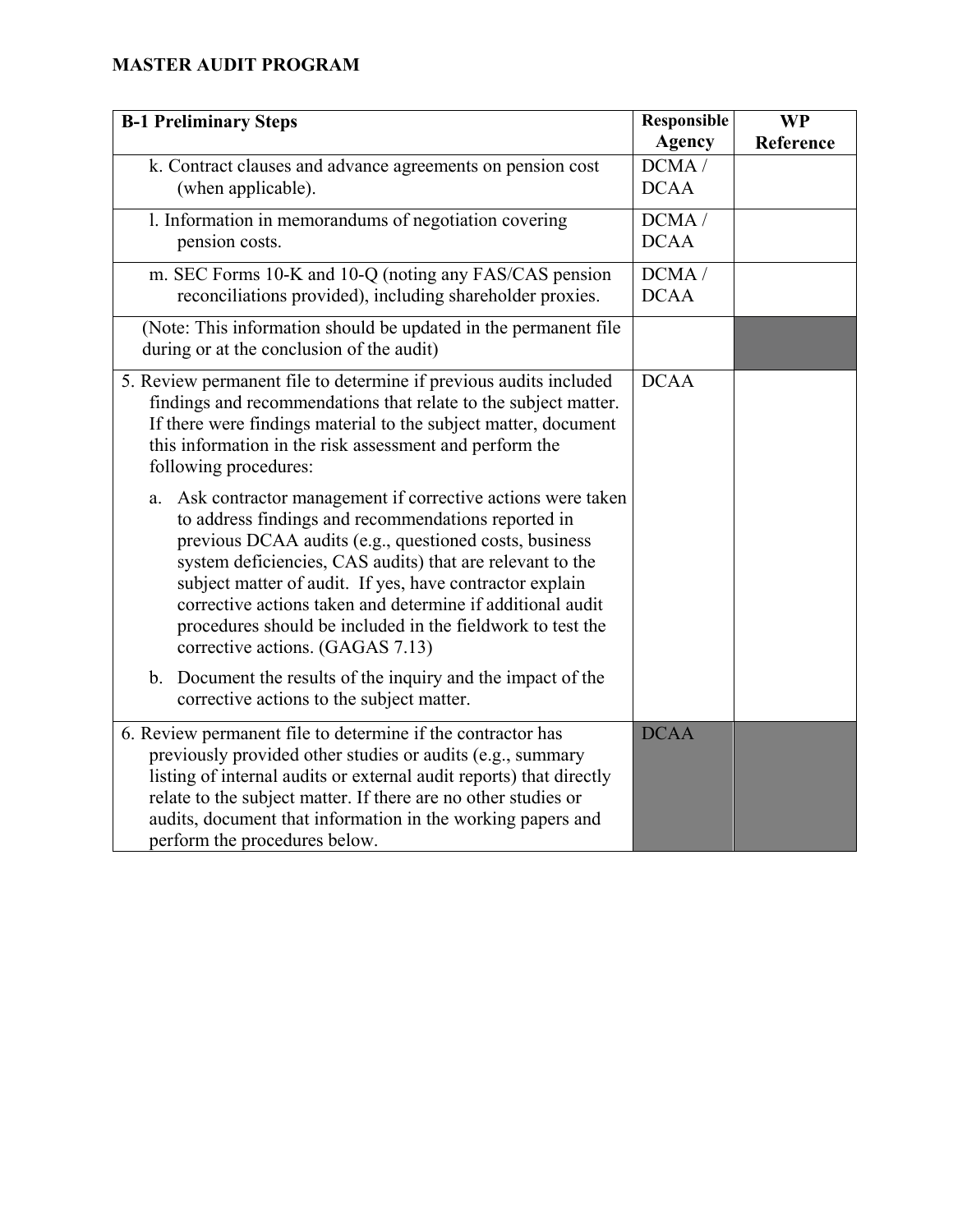| a. | Ask contractor management if internal audits were<br>performed. If yes, request contractor provide a summary<br>listing of the internal audits that would assist us in<br>understanding and evaluating the efficacy of the internal<br>controls relevant to the subject matter of the audit.                                     | <b>DCAA</b> |  |
|----|----------------------------------------------------------------------------------------------------------------------------------------------------------------------------------------------------------------------------------------------------------------------------------------------------------------------------------|-------------|--|
|    | b. If the review of the perm file or the contractor identifies<br>relevant internal audits:                                                                                                                                                                                                                                      |             |  |
|    | Determine if access to these reports is necessary to<br>complete the evaluation of the relevant internal controls<br>to support the risk assessment or audit procedures<br>related to the subject matter of the audit. There must be<br>a nexus between the internal audit reports and the scope<br>of this specific assignment. |             |  |
|    | Document the results of the determination in writing.<br>٠                                                                                                                                                                                                                                                                       |             |  |
|    | If assignment is at a major contractor location,<br>٠<br>coordinate with the CAD or FAO point of contact<br>(POC) for internal audit reports to request the contractor<br>provide access to the reports.                                                                                                                         |             |  |
|    | If assignment is at a non-major contractor and the FAO<br>٠<br>does not have a designated POC, the auditor should<br>request the contractor provide access to the internal<br>audit reports.                                                                                                                                     |             |  |
|    | The request should include information on how the<br>٠<br>internal audit report is relevant to the DCAA audit.<br>Place a copy of the request in the assignment<br>administrative working papers.                                                                                                                                |             |  |
| c. | If the review of the perm file or the contractor identifies<br>relevant other audits or studies:                                                                                                                                                                                                                                 |             |  |
|    | Obtain publicly available information for the relevant<br>other Government agency audits (e.g., websites for DoD<br>IG or other IGs, service audit agencies, etc.)                                                                                                                                                               |             |  |
|    | Make appropriate adjustments to your risk assessment<br>٠<br>and planned procedures based on the reported findings.                                                                                                                                                                                                              |             |  |
|    | d. Document the results of the inquiries including the response<br>received from the contractor for any request for access to<br>internal audit reports. (If access was not granted this should<br>include the contractor's rationale or justification for not<br>granting access).                                              |             |  |
| e. | Determine if additional audit procedures are needed to<br>respond to identified risk.                                                                                                                                                                                                                                            |             |  |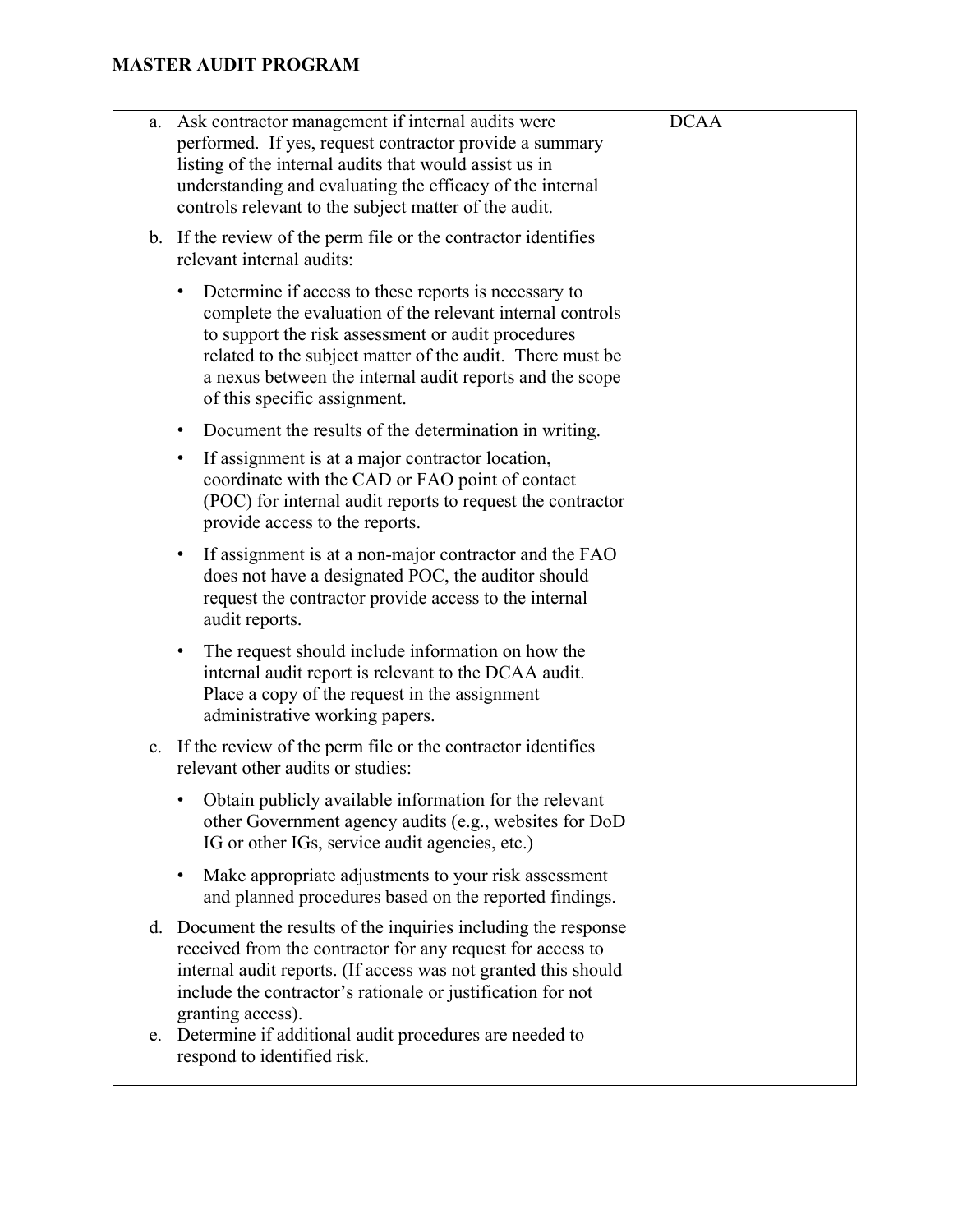| <b>B-1 Preliminary Steps</b>                                                                                                                                                                                                                                                                                                      | <b>Responsible</b> | <b>WP</b> |
|-----------------------------------------------------------------------------------------------------------------------------------------------------------------------------------------------------------------------------------------------------------------------------------------------------------------------------------|--------------------|-----------|
|                                                                                                                                                                                                                                                                                                                                   | <b>Agency</b>      | Reference |
| 7. Using the framework and the guidelines in WP B-2, obtain and<br>document an understanding of the contractor's internal controls<br>that are relevant to the audit. Auditors should be able to obtain<br>a major portion of this understanding during a walkthrough of<br>the subject matter.                                   | <b>DCAA</b>        |           |
| 8. During the entrance conference, or other appropriate meeting,<br>make specific inquiries of contractor management and other<br>appropriate parties regarding the following:                                                                                                                                                    | <b>DCAA</b>        |           |
| Their knowledge of any actual, suspected, or alleged fraud<br>a.<br>or noncompliance with laws and regulations affecting the<br>period of time corresponding to the subject matter under<br>audit. (AT-C 205.32)                                                                                                                  |                    |           |
| b. Whether any investigations or legal proceedings, that are<br>significant to the engagement objectives, have been<br>initiated or are in process with respect to the period of time<br>corresponding to the subject matter. (GAGAS 7.14)                                                                                        |                    |           |
| The existence of other audits and studies (performed by<br>$\mathbf{c}$ .<br>other than DCAA) that relate to the subject matter under<br>audit. If yes, have the contractor explain the audits and<br>studies performed, any related findings or<br>recommendations, and any contractor corrective actions<br>taken. (GAGAS 7.13) |                    |           |
| Note: Specifically document in the working papers; the<br>inquiries and the corresponding responses as well as how the<br>responses affect the performance of the engagement.                                                                                                                                                     |                    |           |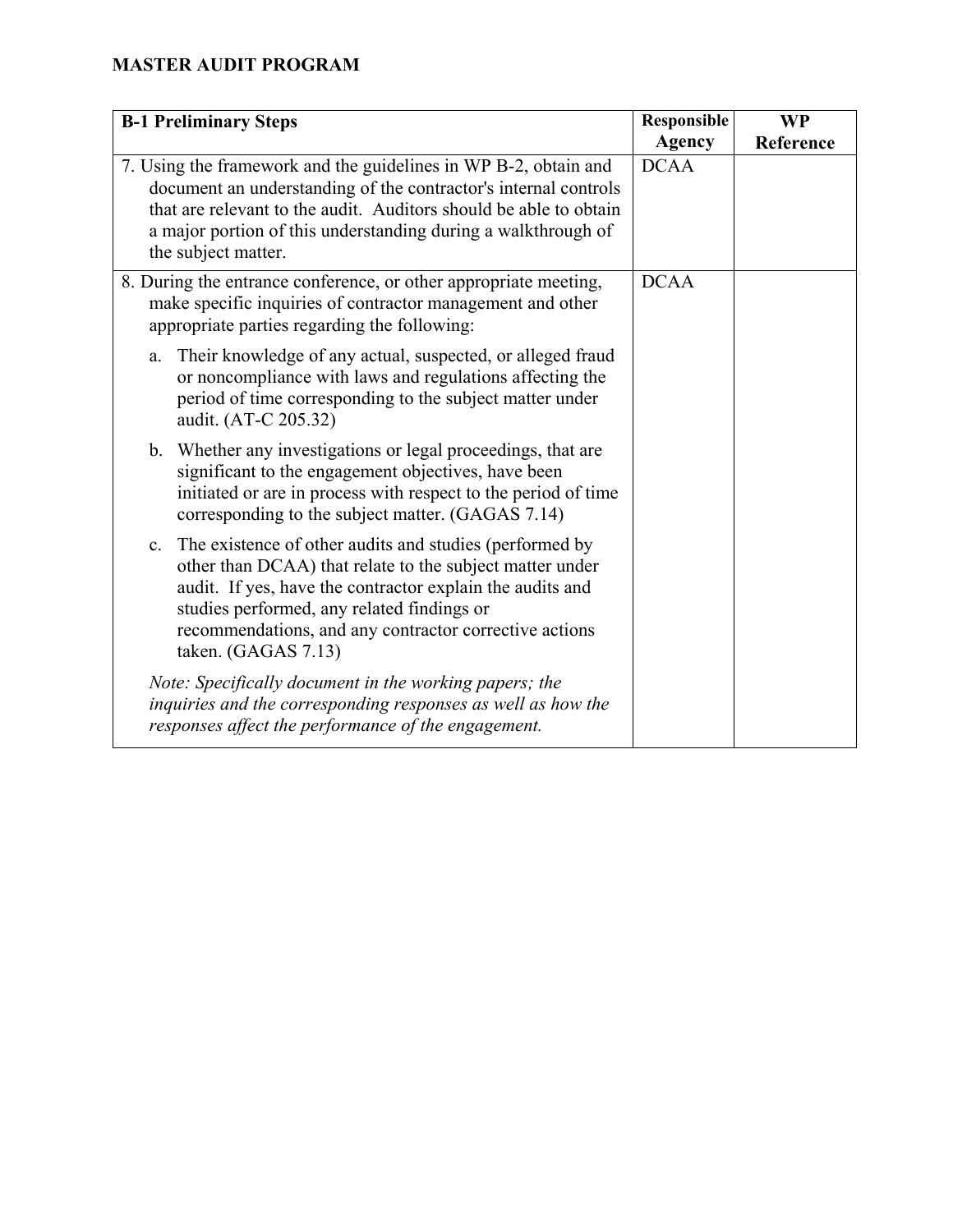| <b>B-1 Preliminary Steps</b>                                                                                                                                                                                                                                                                                                                                                                                                             | Responsible   | <b>WP</b> |
|------------------------------------------------------------------------------------------------------------------------------------------------------------------------------------------------------------------------------------------------------------------------------------------------------------------------------------------------------------------------------------------------------------------------------------------|---------------|-----------|
|                                                                                                                                                                                                                                                                                                                                                                                                                                          | <b>Agency</b> | Reference |
| 9. Based on the team's understanding of the criteria, subject matter,<br>and the contractor and its environment, hold a planning meeting<br>with the audit team (at a minimum, Supervisor and Auditor) to<br>discuss and identify potential material noncompliances,<br>whether due to error or fraud, that could affect the subject<br>matter.                                                                                          | <b>DCAA</b>   |           |
| The discussion should include:                                                                                                                                                                                                                                                                                                                                                                                                           |               |           |
| relevant prior audit experience (e.g., questioned cost,<br>relevant reported accounting system deficiencies),                                                                                                                                                                                                                                                                                                                            |               |           |
| relevant aspects of the contractor and its environment,<br>٠                                                                                                                                                                                                                                                                                                                                                                             |               |           |
| risk of material noncompliance due to fraud (e.g., the<br>extent of financial incentives, pressures to meet<br>budgetary and contractual commitments, and<br>opportunities to commit and conceal fraud). Consider<br>the fraud risk factors and scenarios presented in the<br>DoD OIG's webpage: Fraud Detection Resources for<br>Auditors. Copy link and paste into web browser,                                                        |               |           |
| other known risk factors identified that could materially<br>affect the subject matter,                                                                                                                                                                                                                                                                                                                                                  |               |           |
| the audit team's understanding of relevant key internal<br>٠<br>controls.                                                                                                                                                                                                                                                                                                                                                                |               |           |
| Document the factors identified that increase the risk of<br>$\bullet$<br>material noncompliance due to error or fraud that could<br>affect the subject matter, and design audit procedures to<br>respond to the increased risk of material noncompliance.<br>Communication among audit team members should<br>continue as needed throughout the audit regarding the<br>risk of misstatement and noncompliance due to error or<br>fraud. |               |           |
| 10. In planning the audit, SAS 70, Reports on the Processing of                                                                                                                                                                                                                                                                                                                                                                          | <b>DCAA</b>   |           |
| Transactions by Service Organizations, as amended by SAS                                                                                                                                                                                                                                                                                                                                                                                 |               |           |
| 88, Service Organizations and Reporting on Consistency, must<br>be considered. SAS 70 requires that the auditor gain an                                                                                                                                                                                                                                                                                                                  |               |           |
| understanding of the service organization's controls when the                                                                                                                                                                                                                                                                                                                                                                            |               |           |
| costs processed by the service organization are material; the                                                                                                                                                                                                                                                                                                                                                                            |               |           |
| service organization is part of the user organization's                                                                                                                                                                                                                                                                                                                                                                                  |               |           |
| information system; and there is a low degree of interaction<br>between the service organization and the user organization.                                                                                                                                                                                                                                                                                                              |               |           |
| This will normally be the case when the contractor's pension<br>plan is managed by a trustee.                                                                                                                                                                                                                                                                                                                                            |               |           |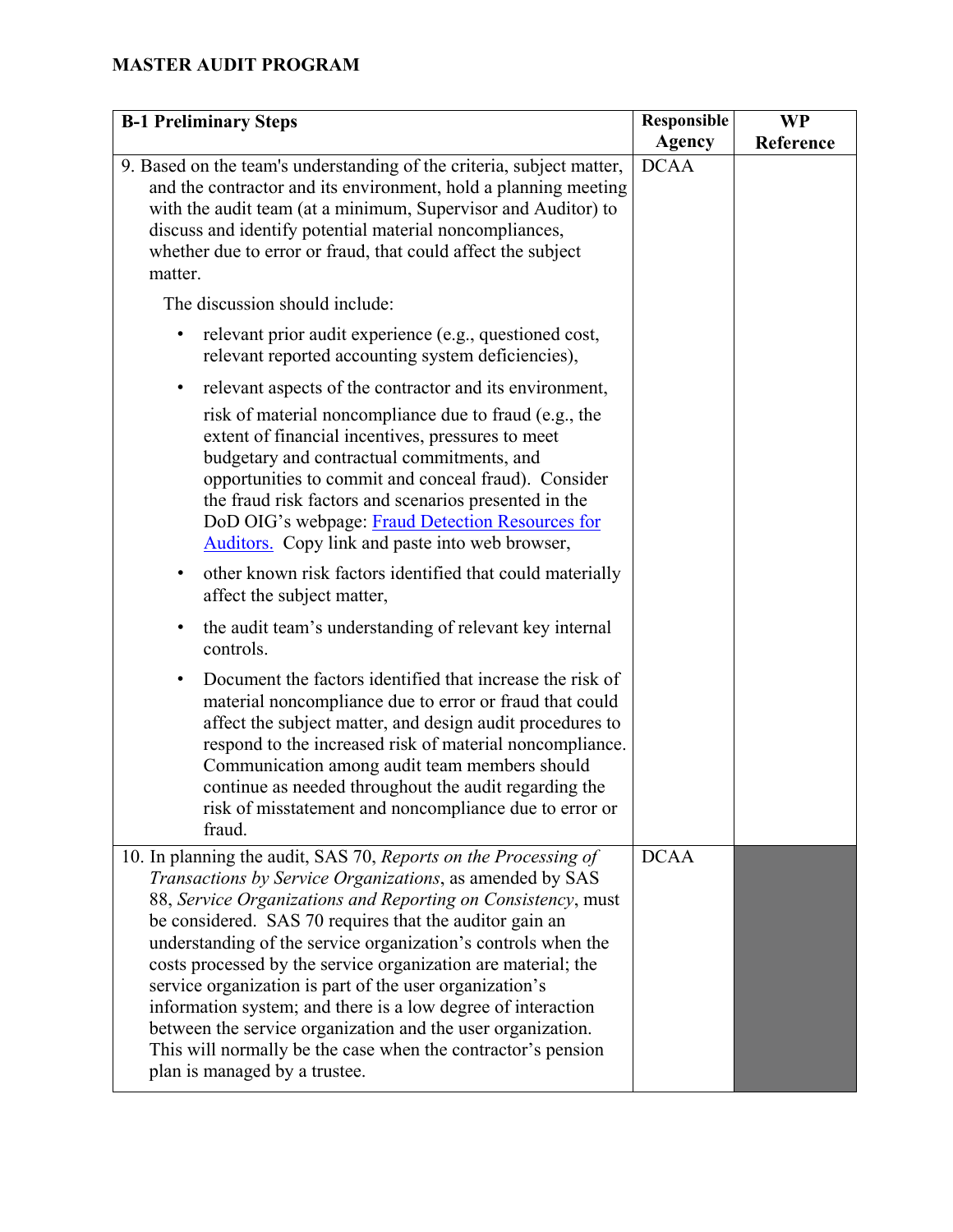| <b>B-1 Preliminary Steps</b>                                                                                                                                                                          | <b>Responsible</b><br><b>Agency</b> | <b>WP</b><br>Reference |
|-------------------------------------------------------------------------------------------------------------------------------------------------------------------------------------------------------|-------------------------------------|------------------------|
| a. Therefore, the auditor must obtain an understanding of the<br>pension trustee's controls by performing the following<br>steps.                                                                     | <b>DCAA</b>                         |                        |
| (1) Obtain and analyze the service agreement (contract).                                                                                                                                              | <b>DCAA</b>                         |                        |
| (2) Obtain and analyze the service auditor's report (if any),<br>referring to the guidance in CAM 4-1000,<br>"Relying Upon the Work of Others."                                                       | <b>DCAA</b>                         |                        |
| (3) If necessary, obtain and analyze other information<br>available at the user organization including user<br>manuals, system descriptions, technical manuals, and<br>other policies and procedures. | <b>DCAA</b>                         |                        |
| (4) If necessary, obtain and analyze any reports prepared by<br>the user or service organizations' internal auditors<br>relating to internal controls over transactions and<br>processes.             | <b>DCAA</b>                         |                        |
| (5) If necessary and with appropriate permission, visit the<br>service organization and perform procedures or request<br>an assist audit.                                                             | <b>DCAA</b>                         |                        |
| b. Summarize effects of audit of pension trustee on scope of<br>current audit.                                                                                                                        | <b>DCAA</b>                         |                        |
| c. Issue a notification letter to the contractor regarding the audit<br>in accordance with CAM 4-302.3.                                                                                               | <b>DCAA</b>                         |                        |
| 11. Perform risk assessment and establish audit scope by assigning<br>the detailed audit/review steps identified below to individual<br>DCMA/DCAA team members.                                       | DCMA/<br><b>DCAA</b>                |                        |
| 12. Attend the CIPR conference with the contractor.                                                                                                                                                   | DCMA/<br><b>DCAA</b>                |                        |
| a. Discuss pension plan activity since the last review/audit.                                                                                                                                         | DCMA/<br><b>DCAA</b>                |                        |
| b. Obtain updated information for review/audit.                                                                                                                                                       | DCMA/<br><b>DCAA</b>                |                        |
| c. Follow up with contractor management on corrective actions<br>that previous address DCAA audit findings and<br>recommendations.                                                                    | <b>DCAA</b>                         |                        |
| d. Follow up with contractor management regarding other<br>studies or audits (e.g., internal auditors, consultants,<br>Independent Public Accountants) that impact the subject<br>matter under audit. | <b>DCAA</b>                         |                        |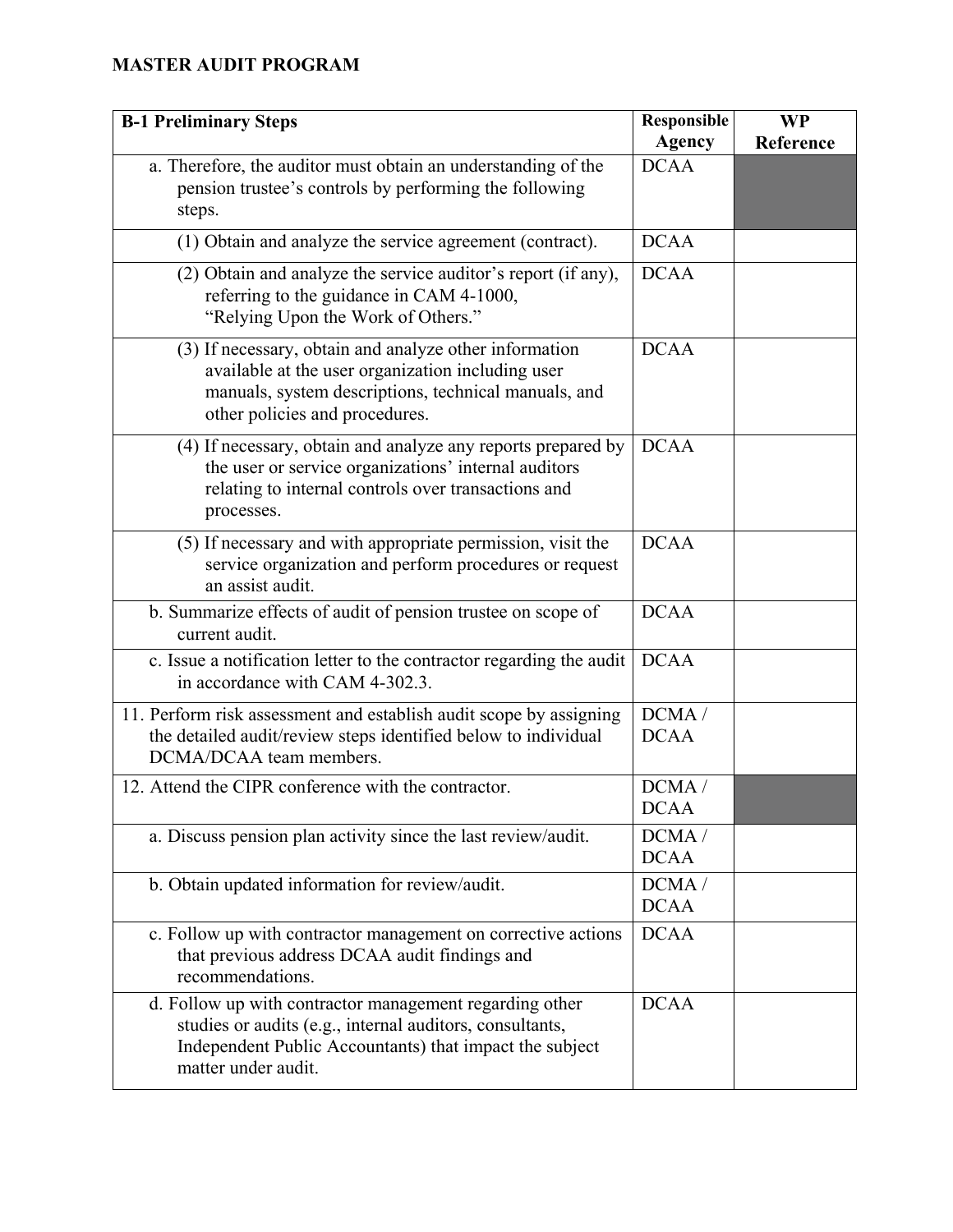| <b>C-1 Defined Benefit Plans</b>                                                                                                                                                                                                                                                                                                                                                                                                             | <b>Responsible</b><br><b>Agency</b> | <b>WP</b><br>Reference |
|----------------------------------------------------------------------------------------------------------------------------------------------------------------------------------------------------------------------------------------------------------------------------------------------------------------------------------------------------------------------------------------------------------------------------------------------|-------------------------------------|------------------------|
| Version 4.0, dated July 2020                                                                                                                                                                                                                                                                                                                                                                                                                 |                                     |                        |
| 1. CAS Balance Test (CAS 412.40(c))                                                                                                                                                                                                                                                                                                                                                                                                          |                                     |                        |
| a. Identify the outstanding balances of unamortized "charge"<br>bases; i.e., that increase the unfunded actuarial liability<br>(UAL).                                                                                                                                                                                                                                                                                                        | <b>DCMA</b>                         |                        |
| b. Identify the outstanding balances of unamortized "credit"<br>bases; i.e., that decrease the UAL.                                                                                                                                                                                                                                                                                                                                          | <b>DCMA</b>                         |                        |
| c. Identify the accumulation of previous unallowable cost in<br>accordance with CAS $412.50(a)(2)$ .                                                                                                                                                                                                                                                                                                                                         | <b>DCMA</b>                         |                        |
| d. Identify the accumulation of prepayment credits.                                                                                                                                                                                                                                                                                                                                                                                          | DCAA Lead                           |                        |
| e. Calculate the difference between the actuarial accrued<br>liability and the total actuarial value of assets (including<br>prepayment credits).                                                                                                                                                                                                                                                                                            | <b>DCMA</b>                         |                        |
| f. Test that step e equals $[(a)-(b)+(c)-(d)]$ , where a, b, c, and d<br>are absolute values (i.e., treat each as a positive number).<br>Reconcile any differences.                                                                                                                                                                                                                                                                          | <b>DCMA</b>                         |                        |
| 2. Assignment of Pension Costs                                                                                                                                                                                                                                                                                                                                                                                                               |                                     |                        |
| a. Compute the assignable cost limitation by determining the<br>excess of the actuarial accrued liability plus the normal<br>cost over the actuarial value of plan assets (CAS<br>$412.30(a)(9)$ ).                                                                                                                                                                                                                                          | <b>DCMA</b>                         |                        |
| b. Verify pension cost assigned to a cost accounting period<br>does not exceed the assignable cost limitation (CAS<br>$412.50(c)(2)(ii)$ ).                                                                                                                                                                                                                                                                                                  | <b>DCMA</b>                         |                        |
| c. Verify pension cost assigned to a cost accounting period<br>does not exceed the ERISA maximum tax deductible<br>amount plus any prepayment credit (CAS<br>$412.50(c)(2)(iii)$ ).                                                                                                                                                                                                                                                          | <b>DCMA</b>                         |                        |
| d. Ascertain that amounts computed in excess of the ERISA<br>max. tax deductible limit are assigned to future accounting<br>periods as an assignable cost deficit (CAS<br>$412.50(c)(2)(iii)$ . If reassignment of amounts originated in<br>cost accounting periods prior to March 30, 1995, ensure<br>that the claimed costs have not been previously allocated<br>as cost or price to contracts in accordance with CAS<br>$412.64(a)(1)$ . | DCAA Lead                           |                        |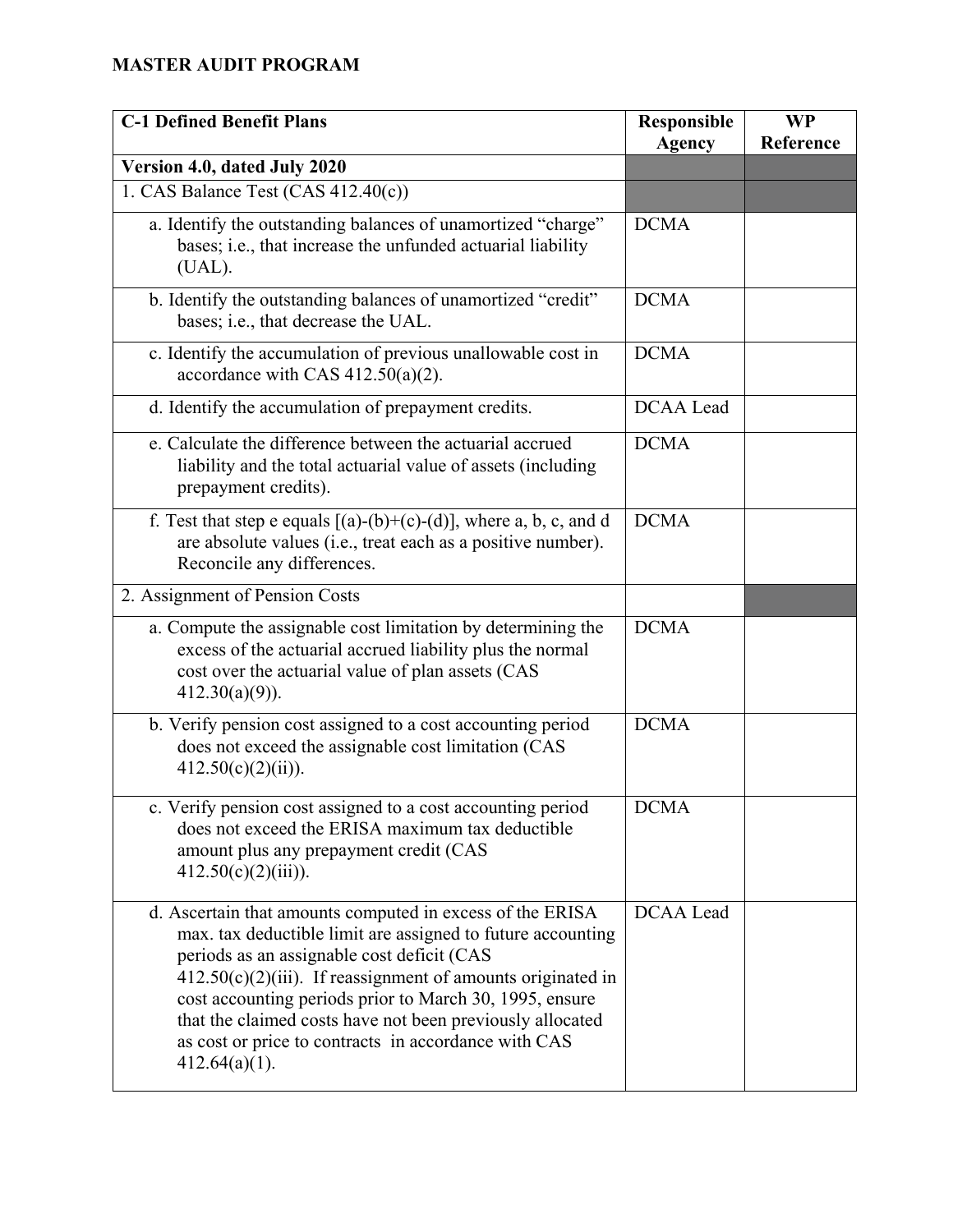| <b>C-1 Defined Benefit Plans</b>                                                                                                                                                                                                                                                                                                                           | Responsible<br><b>Agency</b> | <b>WP</b><br>Reference |
|------------------------------------------------------------------------------------------------------------------------------------------------------------------------------------------------------------------------------------------------------------------------------------------------------------------------------------------------------------|------------------------------|------------------------|
| 3. General                                                                                                                                                                                                                                                                                                                                                 |                              |                        |
| a. Reconcile the pension cost recorded on the contractor's<br>books of account (including memorandum records) to the<br>contractor's actuarial reports, Form 5500, and pension<br>contributions.                                                                                                                                                           | <b>DCAA</b>                  |                        |
| b. Evaluate actuarial reports and determine any significant<br>changes from the prior year.                                                                                                                                                                                                                                                                | <b>DCMA</b>                  |                        |
| c. Break out and summarize the elements that make up total<br>CAS pension cost (CAS $412.40(a)(1)$ ) from the data<br>available in the actuarial report as follows:                                                                                                                                                                                        |                              |                        |
| (1) The Normal Cost of the Period                                                                                                                                                                                                                                                                                                                          |                              |                        |
| (2) A part of the Unfunded Actuarial Liability                                                                                                                                                                                                                                                                                                             |                              |                        |
| (3) An Interest Equivalent on the Unamortized Portion of<br>any Unfunded Actuarial Liability                                                                                                                                                                                                                                                               |                              |                        |
| (4) An Adjustment for any Actuarial Gains and Losses                                                                                                                                                                                                                                                                                                       |                              |                        |
| d. Reconcile, as necessary, each element to supporting<br>actuarial report schedules to ensure the claimed pension<br>cost is accurate.                                                                                                                                                                                                                    | <b>DCMA</b>                  |                        |
| e. Analyze pension plan changes and determine if they are<br>discriminatory to the Government or are not intended to be<br>applied consistently for all employees under similar<br>circumstances in the future.                                                                                                                                            | <b>DCMA</b>                  |                        |
| f. Verify whether pension supplements (excluding early<br>retirement benefits) under the basic plan are available to all<br>participants as required for cost allowability purposes<br>$(FAR 31.205-6(j)(1)(iii)).$                                                                                                                                        | <b>DCMA</b>                  |                        |
| g. Evaluate pension costs recorded for financial purposes and<br>amounts used for Federal income tax computations<br>(Schedules M-1, M-3, and B of contractor's Federal tax<br>return Form 1120). Determine whether the adjustments<br>for tax purposes have any effect on the amount of pension<br>cost computed under the principles of CAS 412 and 413. | <b>DCAA</b> Lead             |                        |
| h. Determine whether the current year's pension cost contains<br>previously disallowed amounts $(CAS 412.50(a)(2))$ .                                                                                                                                                                                                                                      | <b>DCMA</b>                  |                        |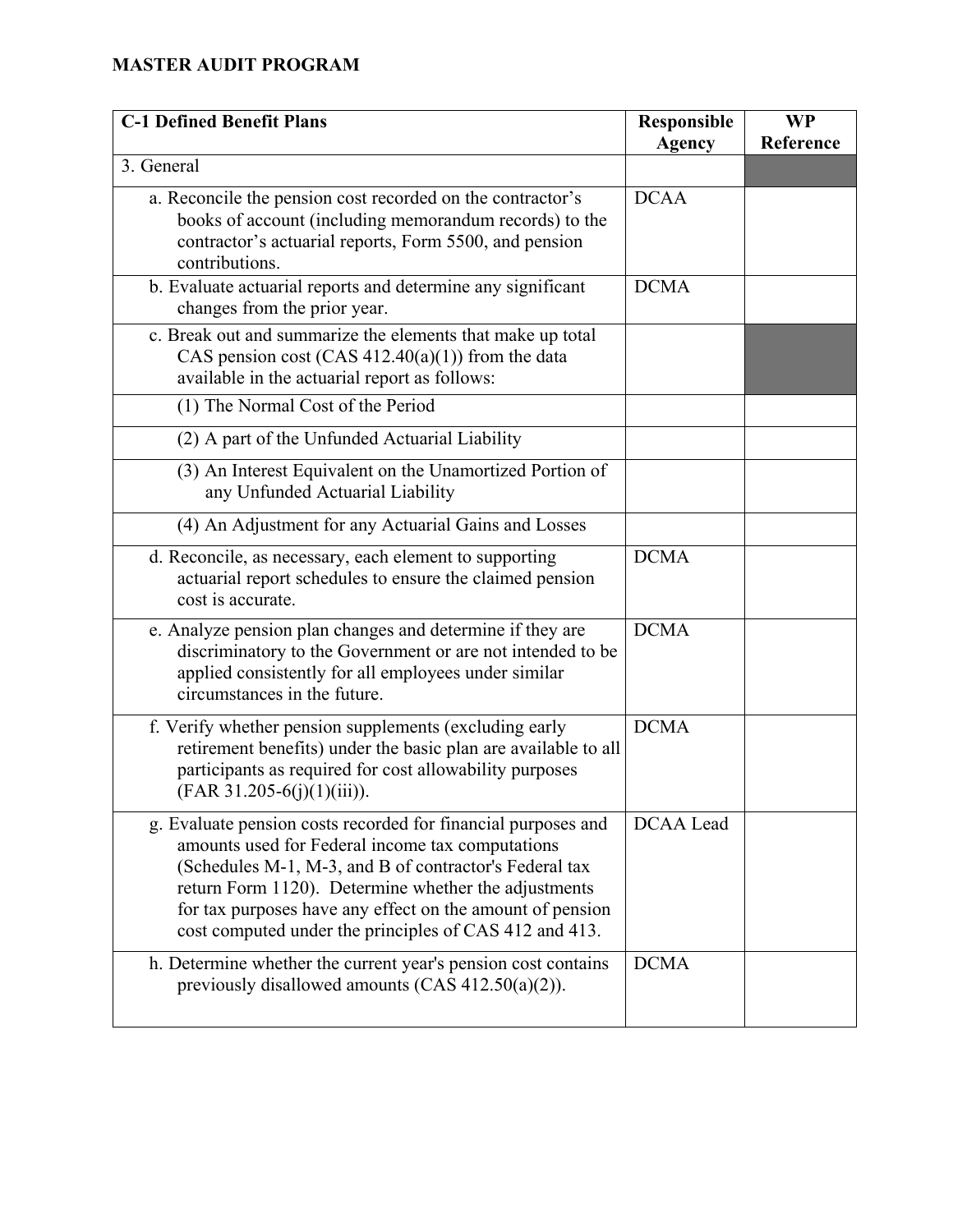| <b>C-1 Defined Benefit Plans</b>                                                                                                                                                                                                                                                                                                                                      | <b>Responsible</b><br><b>Agency</b> | <b>WP</b><br>Reference |
|-----------------------------------------------------------------------------------------------------------------------------------------------------------------------------------------------------------------------------------------------------------------------------------------------------------------------------------------------------------------------|-------------------------------------|------------------------|
| i. Benchmarking Requirements:                                                                                                                                                                                                                                                                                                                                         | <b>DCMA</b>                         |                        |
| Determine if pension plan benefits, when combined with<br>other retirement benefits, fall within the range of benefits<br>provided by other contractors of like size in the same<br>industry. If the benefits appear unreasonable, notify<br>DCAA that a compensation audit should be performed to<br>determine whether total compensation costs are<br>unreasonable. |                                     |                        |
| 4. Actuarial Gains and Losses                                                                                                                                                                                                                                                                                                                                         |                                     |                        |
| a. Verify that actuarial gains and losses (operating) are<br>computed annually (CAS $413.40(a)$ ).                                                                                                                                                                                                                                                                    | <b>DCMA</b> Lead                    |                        |
| b. Determine that actuarial gains and losses are included from<br>all sources with emphasis on evaluating fund earnings<br>$(CAS 413.50(a)(1)$ and $(2)$ ).                                                                                                                                                                                                           | <b>DCMA</b> Lead                    |                        |
| c. Obtain or prepare a schedule of annual actuarial gains and<br>losses for major economic assumptions such as; interest<br>rate, salary increase, and withdrawal assumptions<br>(including retirements) or the last two years. Ascertain the<br>reason for significant variances. This information should<br>be used when performing steps in "6" below.             | <b>DCMA</b> Lead                    |                        |
| 5. Actuarial Assumptions                                                                                                                                                                                                                                                                                                                                              |                                     |                        |
| a. Actuarial Interest Rate: An evaluation of the reasonableness<br>of the interest rate assumptions should reflect long term<br>expectations and include the following:                                                                                                                                                                                               |                                     |                        |
| (1) Obtain the trust's rate of earnings for the last 5 years.<br>Verify that the rate is computed as a percent of total<br>asset market value and includes all trust income from<br>all sources including realized and unrealized<br>appreciation of assets.                                                                                                          | <b>DCAA</b> Lead                    |                        |
| (2) Analyze major variations of annual percentage<br>earnings for cause and effect. Analyze the Trust's<br>portfolio of assets for recent years and determine any<br>changes in the investment management/ philosophy of<br>the Trustees.                                                                                                                             | DCAA Lead                           |                        |
| (3) Evaluate the Independent Auditor's report and any<br>other financial reports for pension data such as the<br>actuarial cost method used to compute the reported<br>pension liabilities, the interest rate assumption, etc.                                                                                                                                        | <b>DCAA</b> Lead                    |                        |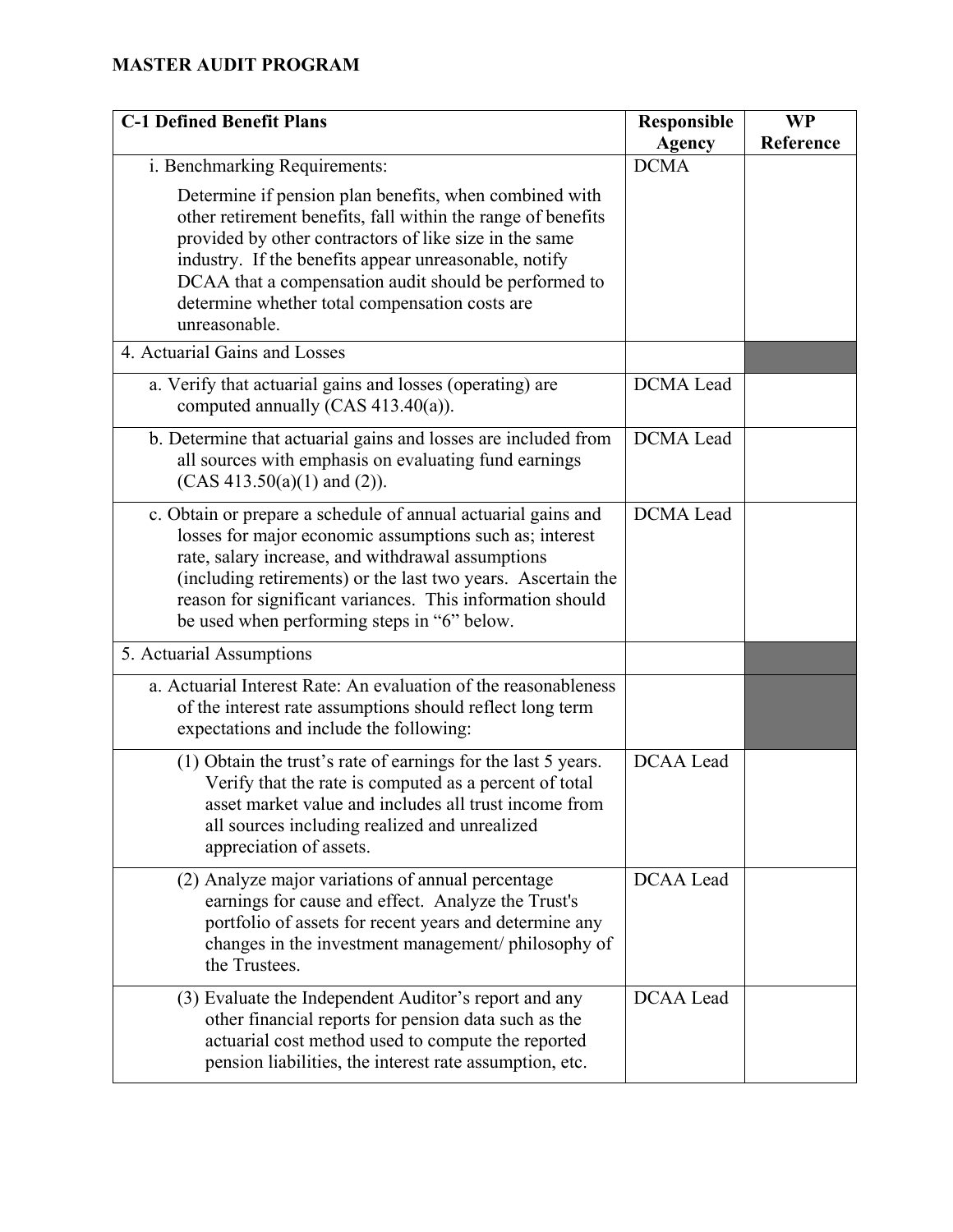| <b>C-1 Defined Benefit Plans</b>                                                                                                                                                                                                                                                            | Responsible<br><b>Agency</b> | <b>WP</b><br>Reference |
|---------------------------------------------------------------------------------------------------------------------------------------------------------------------------------------------------------------------------------------------------------------------------------------------|------------------------------|------------------------|
| (4) Determine and compare the contractor's interest rate<br>assumptions used to compute pension cost of<br>commercial and Government segments. Reasons for<br>any differences should be explored and information<br>used in the evaluation of the interest rate for<br>Government segments. | <b>DCMA</b>                  |                        |
| (5) Obtain contractor's projections of Trust fund earnings<br>for future years.                                                                                                                                                                                                             | <b>DCMA</b> Lead             |                        |
| (6) Compare the contractor's interest rate to rates used by<br>other companies.                                                                                                                                                                                                             | <b>DCMA</b> Lead             |                        |
| (7) Based on the information gathered in the above steps,<br>assess the reasonableness of the interest rate<br>assumptions.                                                                                                                                                                 | <b>DCMA</b> Lead             |                        |
| b. Employee Withdrawals                                                                                                                                                                                                                                                                     |                              |                        |
| (1) Compare the employee withdrawal assumptions to the<br>contractor's actual experience for the last 5 years.                                                                                                                                                                              | <b>DCMA</b> Lead             |                        |
| (2) Determine if special factors for unusual employee<br>withdrawals are included in the calculation.                                                                                                                                                                                       | <b>DCMA</b>                  |                        |
| (3) Determine whether the cost associated with such<br>factors has been properly allocated to segments.                                                                                                                                                                                     | <b>DCAA</b>                  |                        |
| c. Mortality Rates                                                                                                                                                                                                                                                                          |                              |                        |
| (1) Verify consistent application of mortality rate.                                                                                                                                                                                                                                        | <b>DCMA</b> Lead             |                        |
| (2) Determine that the mortality table being used is<br>appropriate for the population.                                                                                                                                                                                                     | <b>DCMA</b>                  |                        |
| d. Retirement Ages<br>Verify that the factors for retirement ages reasonably<br>represent the contractor's experience.                                                                                                                                                                      | DCMA Lead                    |                        |
| e. Disability                                                                                                                                                                                                                                                                               | <b>DCMA</b> Lead             |                        |
| Evaluate<br>disability<br>assumptions<br>determine<br>to<br>the<br>reasonableness, consistent application, and reasons for any<br>changes. Consider materiality.                                                                                                                            |                              |                        |
| f. Projected Salary Escalation                                                                                                                                                                                                                                                              |                              |                        |
| These steps apply to projected benefit cost methods.                                                                                                                                                                                                                                        |                              |                        |
| (1) Compare the projected salary escalation assumptions to<br>the contractor's actual experience for the last 5 years.                                                                                                                                                                      | <b>DCMA</b> Lead             |                        |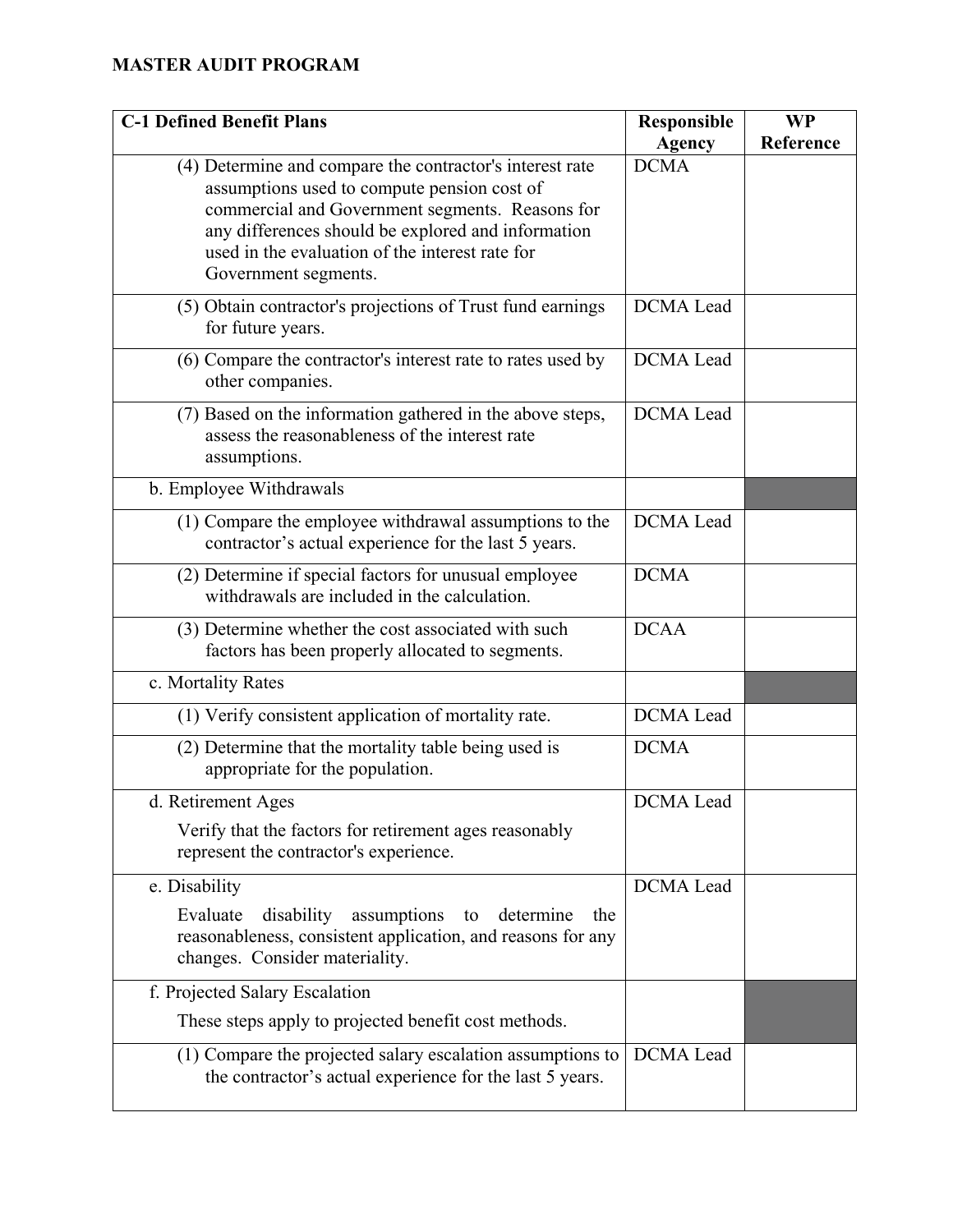| <b>C-1 Defined Benefit Plans</b>                                                                                                                                                                                                                                                                                                                   | <b>Responsible</b><br><b>Agency</b> | <b>WP</b><br>Reference |
|----------------------------------------------------------------------------------------------------------------------------------------------------------------------------------------------------------------------------------------------------------------------------------------------------------------------------------------------------|-------------------------------------|------------------------|
| (2) Verify that the contractor is not using a low projected<br>salary scale as an offset for use of a low interest rate<br>assumption.                                                                                                                                                                                                             | <b>DCMA</b> Lead                    |                        |
| 6. Actuarial Value of Assets                                                                                                                                                                                                                                                                                                                       |                                     |                        |
| a. Determine if the asset valuation method is a recognized<br>asset valuation method in accordance with CAS<br>$413.50(b)(2)$ .                                                                                                                                                                                                                    | <b>DCAA</b> Lead                    |                        |
| b. Evaluate the contractor's method for valuing assets such as<br>land, debt, securities, and assets held by others for the<br>pension trust (insurance contracts, mutual asset fund,<br>second trust, etc.). Verify the contractor values these<br>assets properly. Compare the valuation method to the<br>illustration in $(CAS 413.60(b)(1))$ . | <b>DCAA</b> Lead                    |                        |
| c. Verify the contractor's actuarial value of assets falls within<br>the 80/120 corridor of the market value of pension assets<br>(CAS 413.50(b)(2)).                                                                                                                                                                                              | <b>DCAA</b> Lead                    |                        |
| d. Verify asset value adjustments resulting from the valuation<br>of assets are included in the amounts of actuarial gains and<br>losses (CAS 413.50(a)(1) & (2)).                                                                                                                                                                                 | <b>DCAA</b> Lead                    |                        |
| e. Verify that the valuation method is consistently applied<br>(CAS 413.50(b)(3)).                                                                                                                                                                                                                                                                 | <b>DCAA</b> Lead                    |                        |
| 7. Funding the Pension Trust                                                                                                                                                                                                                                                                                                                       |                                     |                        |
| a. Evaluate Schedule SB (or MB, if applicable) of Form 5500<br>and determine if the pension cost claimed during the<br>accounting year on Government contracts was actually<br>paid to the pension trust on a quarterly basis as required by<br>the Contract Allowable Cost and Payment Clause.                                                    | <b>DCAA</b> Lead                    |                        |
| b. In conjunction with (a) above, verify payments to the trust<br>during the current accounting period are actually for<br>contributions computed for the accounting period.                                                                                                                                                                       | DCMA Lead                           |                        |
| c. Verify that all pension contributions were paid by the time<br>set for filing the contractor's Federal income tax return<br>$(FAR 31.205-6(j)(1)(i)(a)).$                                                                                                                                                                                       | DCAA Lead                           |                        |
| d. If the contractor has obtained an ERISA funding waiver,<br>determine that the waived amount is treated as an<br>assignable cost deficit, amortized using the same<br>amortization period used for ERISA purposes (CAS<br>$412.50(c)(5)$ ).                                                                                                      | <b>DCMA</b>                         |                        |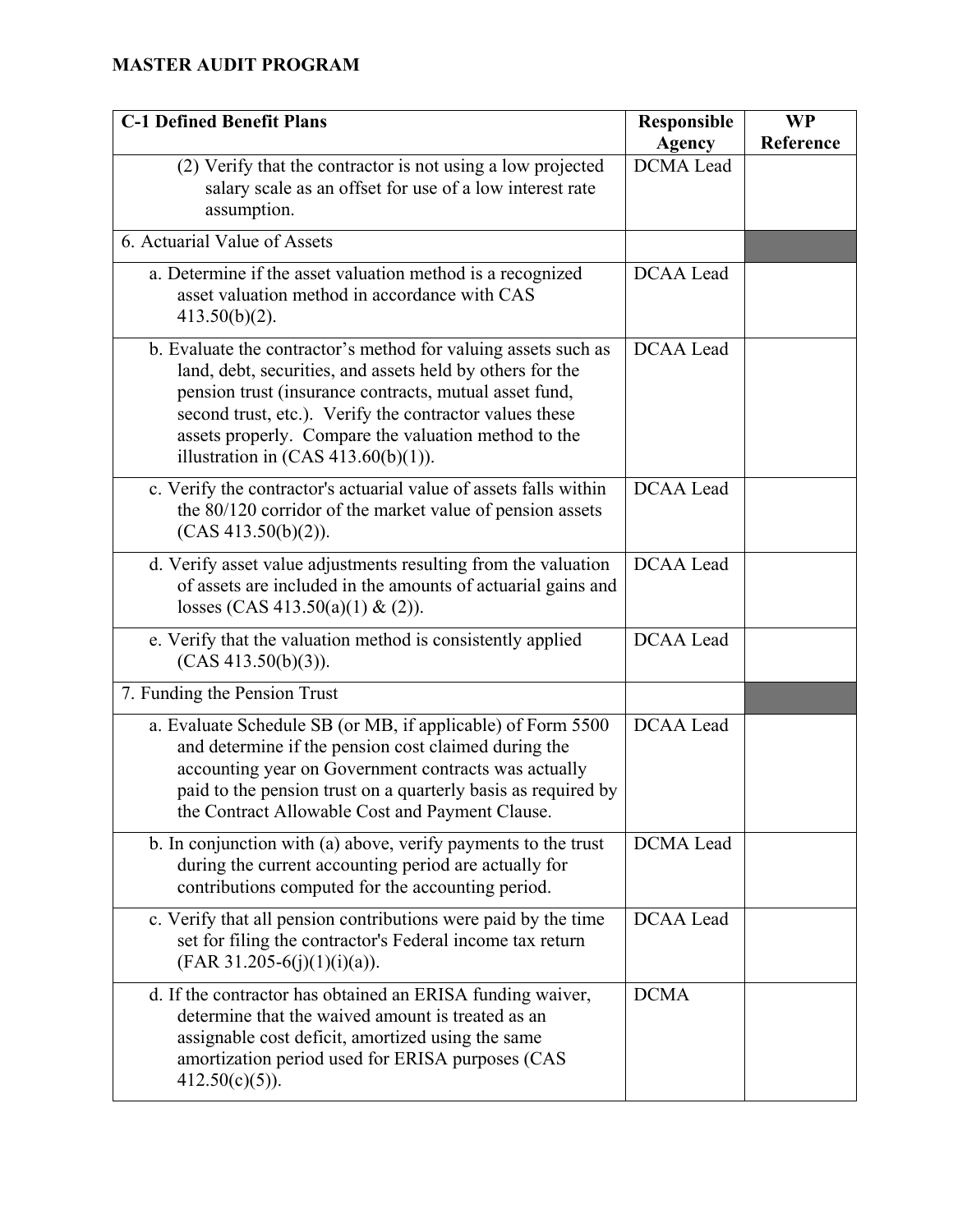| <b>C-1 Defined Benefit Plans</b>                                                                                                                                                                                                | <b>Responsible</b><br><b>Agency</b> | <b>WP</b><br>Reference |
|---------------------------------------------------------------------------------------------------------------------------------------------------------------------------------------------------------------------------------|-------------------------------------|------------------------|
| 8. Amortization Periods                                                                                                                                                                                                         |                                     |                        |
| a. Verify that the proper amount of actuarial gains and losses<br>from plan operations are amortized in equal annual<br>installments over 15 years (CAS $413.50(a)(2)$ ).                                                       | <b>DCMA</b> Lead                    |                        |
| b. Verify that amounts resulting from a change in actuarial<br>assumptions are properly computed and amortized over a<br>10 to 30 year period. (CAS 412.50(a)(1)(iv).                                                           | <b>DCMA</b> Lead                    |                        |
| c. Verify initial unfunded past service liability is being<br>properly computed and amortized over a 10 to 30 year<br>period (40 years if the plan predates 1/1/74) (CAS<br>$412.50(a)(1)(ii)$ .                                | <b>DCMA</b> Lead                    |                        |
| d. Determine that amounts resulting from plan amendments<br>are amortized over a 10 to 30 year period (CAS<br>$412.50(a)(1)(iii)$ ).                                                                                            | <b>DCMA</b> Lead                    |                        |
| e. Verify the contractor complies with CAS $412.50(a)(3)$<br>which states that a contractor must follow a consistent<br>disclosed or established policy of selecting amortization<br>periods for unfunded actuarial liabilities | <b>DCMA</b> Lead                    |                        |
| f. Verify contractor's compliance with agreed to amounts<br>and amortization periods for any CAS $413.50(c)(12)$<br>adjustment. $(CAS 413.50(c)(12)(vii))$ .                                                                    | <b>DCAA</b> Lead                    |                        |
| g. Verify that any assignable cost deficit is amortized over a<br>10 year period as required under CAS $412.50(a)(1)(vi)$ .                                                                                                     | <b>DCMA</b> Lead                    |                        |
| 9. Allocation of Pension Cost to Segments                                                                                                                                                                                       |                                     |                        |
| a. Verify the contractor's allocation base is representative of DCAA Lead<br>factors that make up the pension cost (CAS $413.50(c)(1)$ ).                                                                                       |                                     |                        |
| b. Verify that computation of the allocation base is accurate<br>and properly applied.                                                                                                                                          | DCAA Lead                           |                        |
| 10. Pension Segmentation                                                                                                                                                                                                        |                                     |                        |
| a. Determine if conditions exist that would require segment<br>accounting $(CAS 413.50(c)(2)$ and (3)).                                                                                                                         | DCAA Lead                           |                        |
| b. When computations are changed from a composite<br>calculation to segment, determine if pension assets are<br>allocated in accordance with the provisions of CAS<br>$413.50(c)(5)$ .                                          | <b>DCAA</b> Lead                    |                        |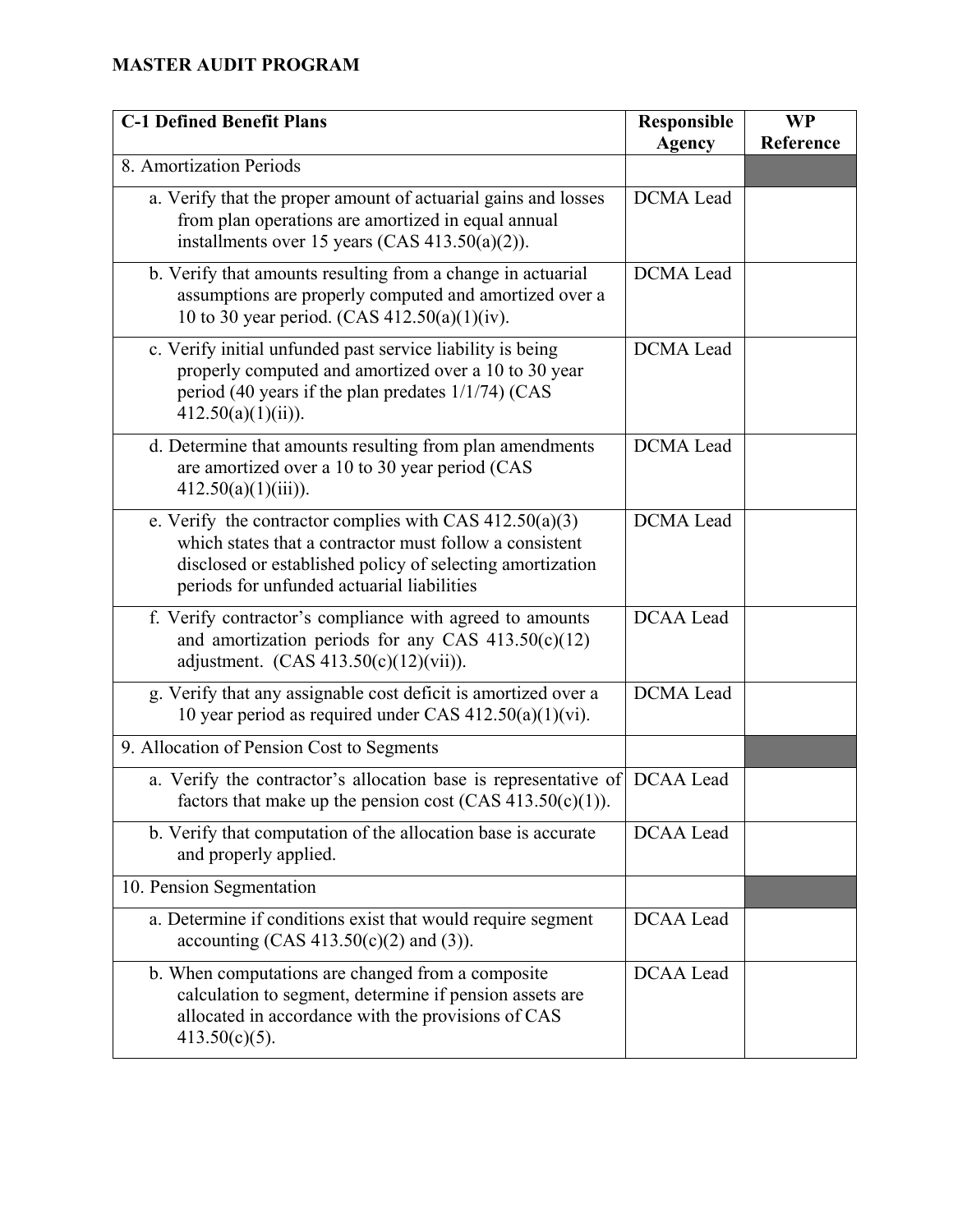| <b>C-1 Defined Benefit Plans</b>                                                                                                                                                                                                                                                  | <b>Responsible</b><br><b>Agency</b> | <b>WP</b><br>Reference |
|-----------------------------------------------------------------------------------------------------------------------------------------------------------------------------------------------------------------------------------------------------------------------------------|-------------------------------------|------------------------|
| c. When information is not readily available to perform a<br>historical reconstruction of a segment's assets pursuant to<br>CAS $413.50(c)(5)(i)$ , verify that:                                                                                                                  |                                     |                        |
| (1) recalculation of actuarial liabilities was based on the<br>same actuarial cost method used to compute cost (CAS<br>$413.50(c)(5)(ii)$ ).                                                                                                                                      | <b>DCMA</b> Lead                    |                        |
| (2) previously unallowed unfunded liabilities are<br>separately identified and excluded from the base used<br>to allocate plan assets. Also, any portion of the<br>previously unfunded liability is separately identified<br>from future cost calculations (CAS $412.50(a)(2)$ ). | <b>DCAA</b> Lead                    |                        |
| d. Determine whether the contractor merged pension plans<br>since the last period evaluated. If so, determine if the<br>contractor has complied with the provisions of CAS<br>$413.50(c)(3)$ .                                                                                    | <b>DCAA</b> Lead                    |                        |
| e. If the contractor calculates pension costs by segment, verify<br>that the records required by CAS $413.50(c)(7)$ are properly<br>maintained and that investment earnings of the trust are<br>allocated in accordance with CAS $413.50(c)(7)$ .                                 | <b>DCAA</b> Lead                    |                        |
| f. Determine if the transfer of active employees among<br>segments distorts the ratio of assets to the actuarial accrued<br>liabilities. If so, complete the following step:                                                                                                      | <b>DCAA</b>                         |                        |
| g. Determine if the corresponding transfer of assets equal to<br>the employee's actuarial accrued liabilities (determined<br>using the accrued benefit cost method) is made in<br>accordance with CAS $413.50(c)(8)$ .                                                            | <b>DCMA</b>                         |                        |
| 11. Pension Trust Activities                                                                                                                                                                                                                                                      |                                     |                        |
| a. Trace accounting for plan assets and liabilities in the Trustee   DCMA<br>report to actuarial reports.                                                                                                                                                                         |                                     |                        |
| b. Review expenses of the trust and determine their necessity<br>and reasonableness.                                                                                                                                                                                              | <b>DCMA</b>                         |                        |
| c. Evaluate the Trustee report and obtain an explanation from<br>the contractor for unexplained withdrawals of pension<br>assets. Perform additional procedures as needed to ensure<br>that Government-contributed assets are protected.                                          | <b>DCMA</b>                         |                        |
| 12. Funding Requirements for Qualified Plans                                                                                                                                                                                                                                      |                                     |                        |
| a. Determine if there are any prepayment credits and that<br>prepayment credit carryovers to future years are separately<br>identified in accordance with CAS $412.50(a)(4)$ .                                                                                                    | DCAA Lead                           |                        |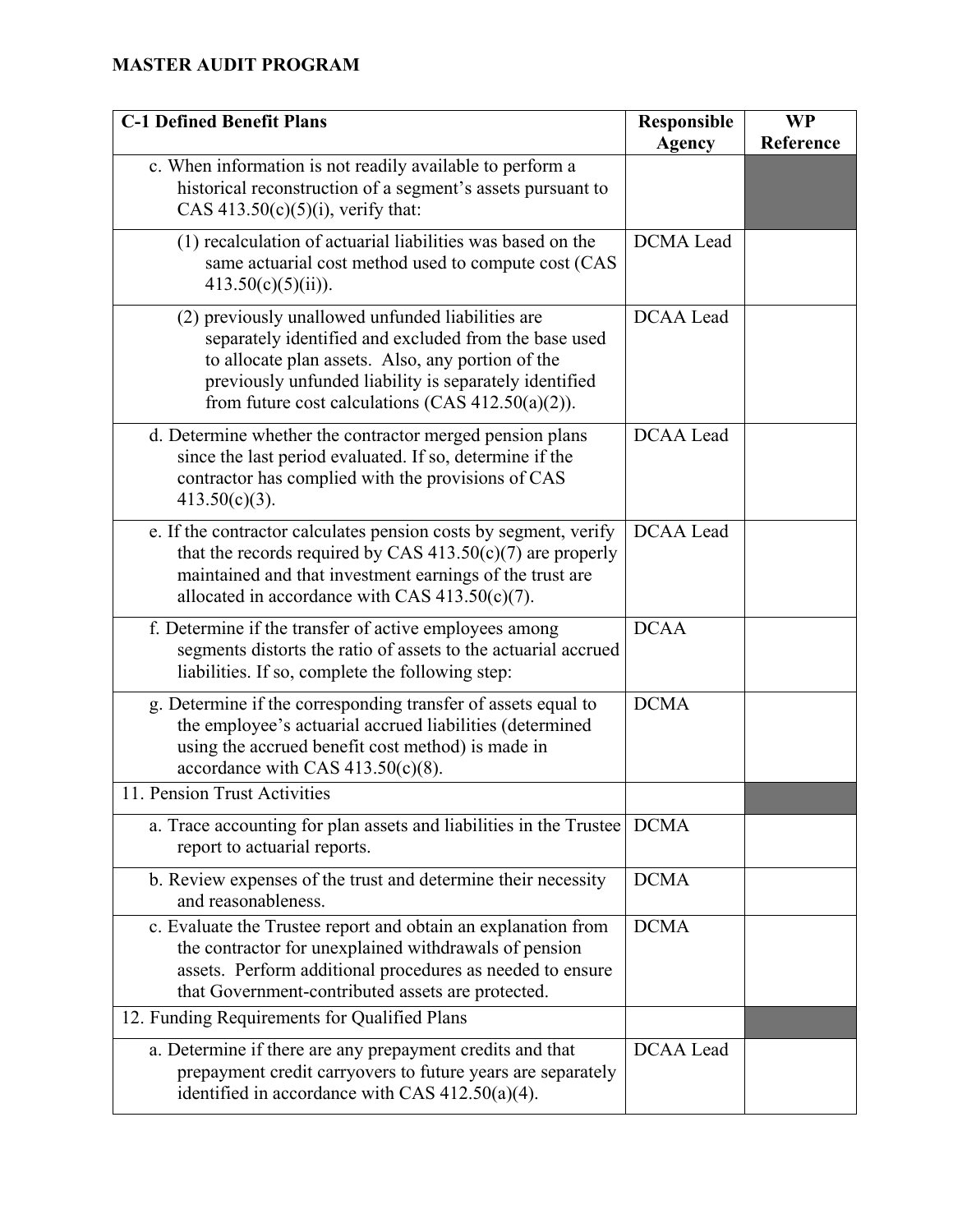| <b>C-1 Defined Benefit Plans</b>                                                                                                                                                                                                                                                                                                                                                                                    | Responsible<br><b>Agency</b> | <b>WP</b><br>Reference |
|---------------------------------------------------------------------------------------------------------------------------------------------------------------------------------------------------------------------------------------------------------------------------------------------------------------------------------------------------------------------------------------------------------------------|------------------------------|------------------------|
| b. If audit adjustments are necessary for failure to fund<br>quarterly, compute the amount of the unallowable<br>increased cost due to the loss of earnings from contract<br>costing/billing.                                                                                                                                                                                                                       | <b>DCMA</b>                  |                        |
| (1) If quarterly funding was not made, verify that the<br>contractor excluded the unallowable increased costs<br>due to the loss of earnings from contract costing/billing<br>in accordance with CAS 412.50(a)(2).                                                                                                                                                                                                  | <b>DCAA</b>                  |                        |
| (2) If the contractor agrees, adjust the pension cost<br>claimed in the current year for the full amount of<br>increased cost (loss of earnings) due to the delayed<br>funding. In the event the contractor does not agree to<br>adjust pension cost claimed in the current year, the<br>increased costs due to late funding must be tracked<br>and excluded for future costs allocated to Government<br>contracts. | <b>DCAA</b> Lead             |                        |
| c. If the contractor adjusts for delayed funding by adjusting the<br>actuarial value of assets when segment closing is involved,<br>verify that the segment asset adjustment represents the full<br>amount of assets that would have been assigned the<br>Government segment had there been no delayed funding.                                                                                                     | DCAA Lead                    |                        |
| d. If pension costs are calculated separately for a segment in<br>accordance with CAS $413.50(c)$ , verify that full quarterly<br>funding is made for each segment having Government<br>contracts. FAR 31.205-6(j)(2)(iii) states if there are<br>timing differences between segments, allowable cost will<br>be limited to computed cost for the segment.                                                          | <b>DCAA</b>                  |                        |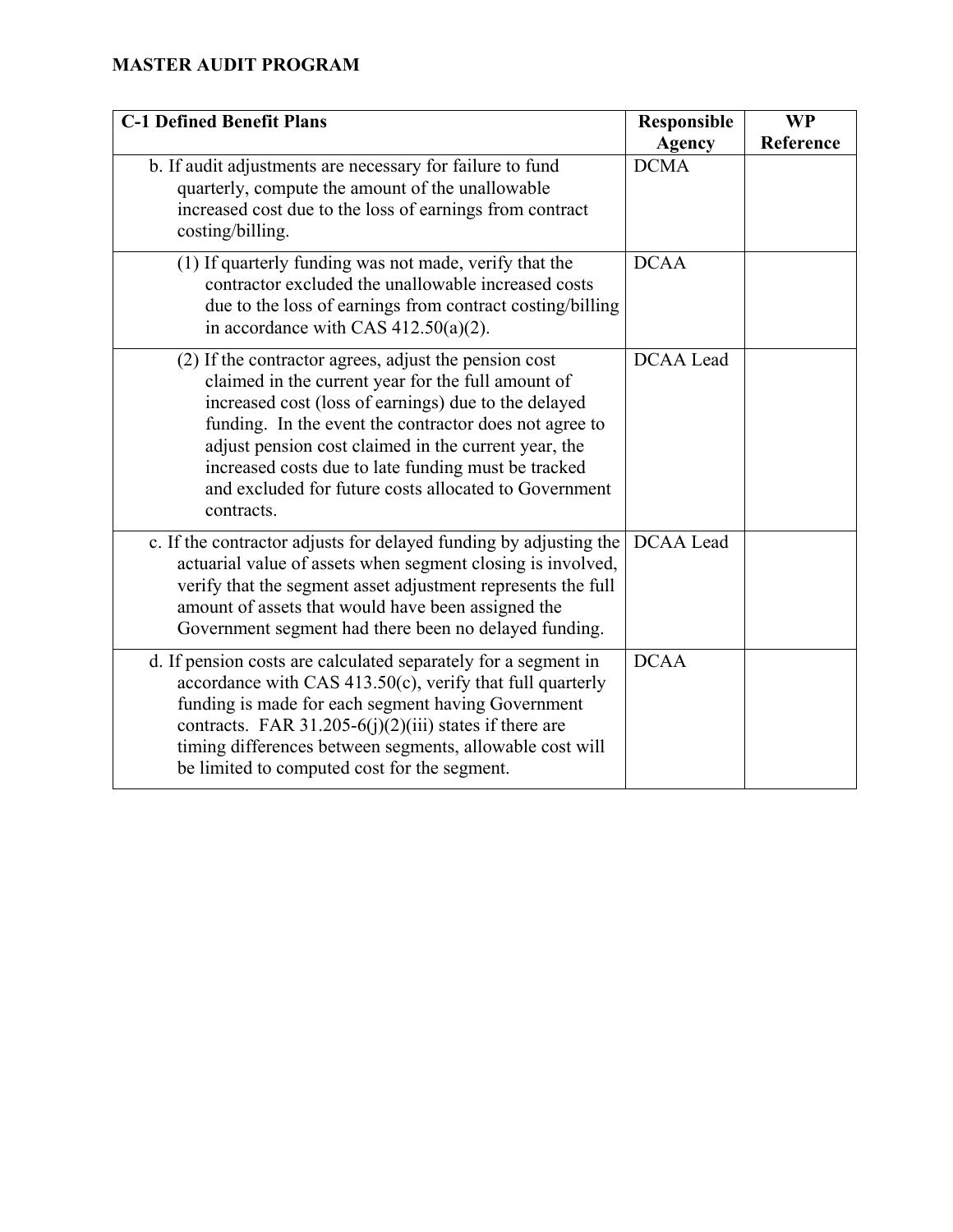| <b>D-1 Non-Qualified Pension Plans</b>                                                                                                                                                                                                                                                                                                                                                           | <b>Responsible</b><br><b>Agency</b> | <b>WP</b><br>Reference |
|--------------------------------------------------------------------------------------------------------------------------------------------------------------------------------------------------------------------------------------------------------------------------------------------------------------------------------------------------------------------------------------------------|-------------------------------------|------------------------|
| Version 4.0, dated July 2020                                                                                                                                                                                                                                                                                                                                                                     |                                     |                        |
| 1. Determine the contractor's method of accounting for                                                                                                                                                                                                                                                                                                                                           | <b>DCAA</b>                         |                        |
| nonqualified pension plans, i.e. accrual basis or pay-as-you-go.                                                                                                                                                                                                                                                                                                                                 | Lead                                |                        |
| 2. Perform the following steps for those contractors that elect to<br>use accrual accounting for non-qualified plans.                                                                                                                                                                                                                                                                            |                                     |                        |
| a. Verify the contractor meets the three conditions prescribed<br>in CAS $412.50(c)(3)$ for use of accrual accounting.                                                                                                                                                                                                                                                                           | <b>DCMA</b>                         |                        |
| b. Evaluate the measurement of accrued costs for<br>reasonableness and allocability.                                                                                                                                                                                                                                                                                                             | <b>DCMA</b>                         |                        |
| c. With respect to the funding requirement, confirm that a<br>funding agency has been established for the exclusive<br>benefit of the plan participants (CAS 412.30(a)(13)).                                                                                                                                                                                                                     | <b>DCAA</b>                         |                        |
| d. Verify that accrued cost for nonqualified plans are funded at<br>a level that is at least equal to the complement of the<br>highest Federal income tax rate (CAS 412.50(d)(2)).                                                                                                                                                                                                               | <b>DCAA</b>                         |                        |
| e. Assure that funding at less than the tax rate complement<br>results in a proportional reduction in the amount of<br>assigned cost.                                                                                                                                                                                                                                                            | <b>DCMA</b>                         |                        |
| f. Determine contractor accounting for the market value of<br>plan assets includes the accumulated value of permitted<br>unfunded accruals as illustrated in CAS $412.60(d)(5)$ .                                                                                                                                                                                                                | <b>DCAA</b><br>Lead                 |                        |
| 3. For contractors using the pay-as-you-go (PAYG) method,<br>verify amount assigned to a cost accounting period does not<br>exceed (1) the net amount of benefits paid during the period<br>and (ii) the installment required to amortize over 15 years any<br>amounts paid to irrevocably settle a pension obligation due in<br>the current or future accounting periods $(CAS 412.50(b)(3))$ . | <b>DCAA</b><br>Lead                 |                        |
| 4. Verify that contractors changing from accrual accounting to the<br>PAYG method comply with the transition rules of 412.64(e),<br>as follows:                                                                                                                                                                                                                                                  |                                     |                        |
| a. Determine that any portion of unfunded pension cost<br>assigned to prior year periods is accounted for as<br>accumulated value of permitted unfunded accruals and<br>assigned to future accounting periods (imputed assets).                                                                                                                                                                  | <b>DCAA</b><br>Lead                 |                        |
| b. Verify that costs computed under the PAYG method are<br>charged against the accumulated value of permitted<br>unfunded accruals as determined above, before any PAYG<br>costs are allocated to contracts.                                                                                                                                                                                     | <b>DCAA</b><br>Lead                 |                        |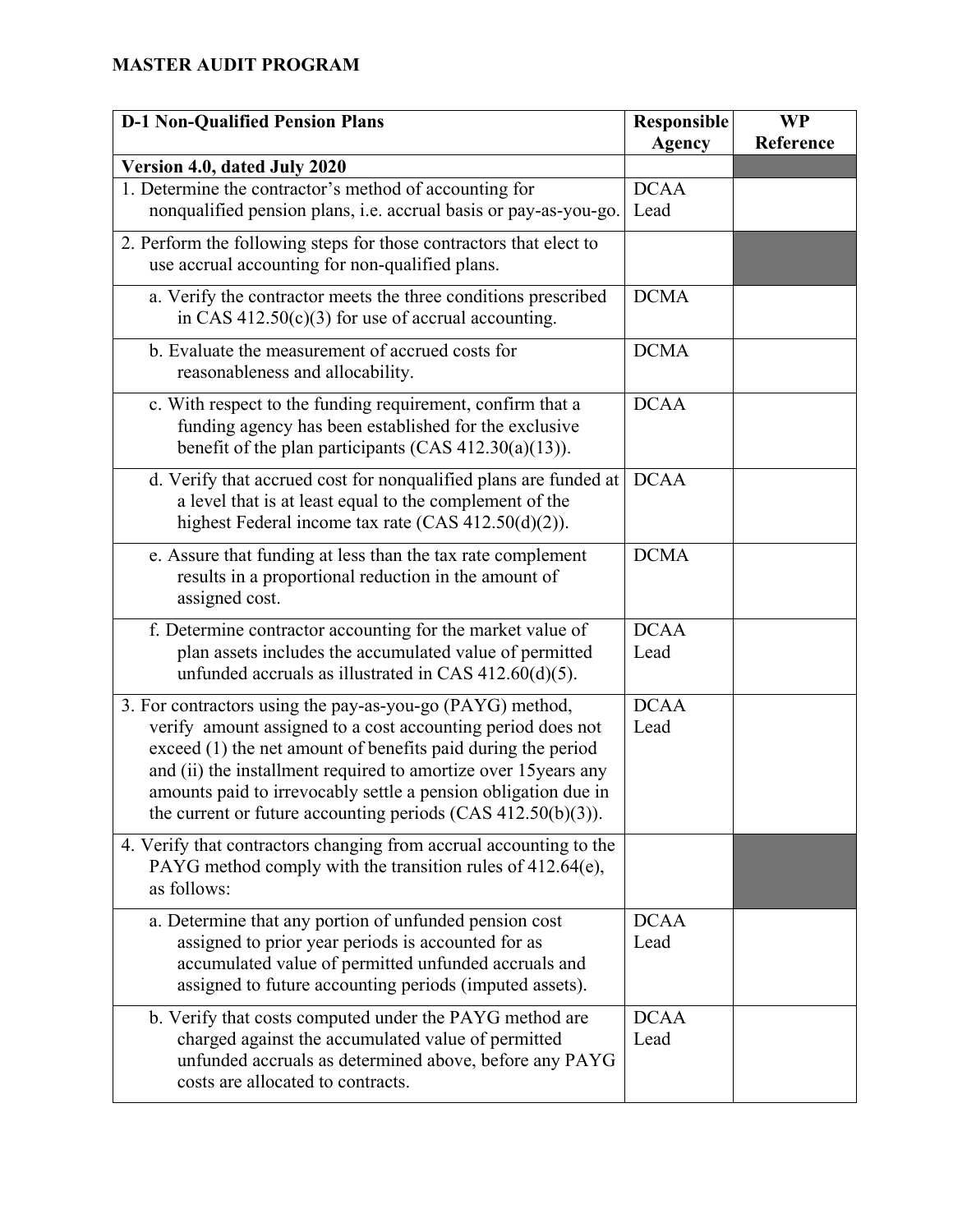| <b>E-1 Defined Contribution Plans</b>                                                                                                                                                                                            | <b>Responsible</b><br><b>Agency</b> | <b>WP</b><br>Reference |
|----------------------------------------------------------------------------------------------------------------------------------------------------------------------------------------------------------------------------------|-------------------------------------|------------------------|
| Version 4.0, dated July 2020                                                                                                                                                                                                     |                                     |                        |
| 1. If the plan is a defined contribution plan, verify that<br>contributions are properly computed and allocated correctly to<br>the applicable segment's overhead.                                                               | <b>DCAA</b>                         |                        |
| 2. Determine if applicable forfeitures, dividends, or refunds are<br>properly credited to the cost of contributions (CAS<br>$412.40(a)(2)$ ) when applicable.                                                                    | <b>DCAA</b><br>Lead                 |                        |
| 3. Determine contractor's compliance with the quarterly funding<br>requirements of FAR 52.216-7 and FAR 52.232-16 for interim<br>billings and progress payments requested during the<br>accounting period.                       | <b>DCAA</b>                         |                        |
| 4. Verify that pension costs for closely held corporations are<br>deductible for federal income tax purposes. Costs not<br>deductible pursuant to the IRC should be disallowed in<br>accordance with FAR $31.205-6(a)(6)(iii)$ . | <b>DCAA</b>                         |                        |

| <b>F-1 Early Retirement Incentives</b>                                                                                                                                          | <b>Responsible</b> | <b>WP</b> |
|---------------------------------------------------------------------------------------------------------------------------------------------------------------------------------|--------------------|-----------|
|                                                                                                                                                                                 | Agency             | Reference |
| Version 4.0, dated July 2020                                                                                                                                                    |                    |           |
| 1. Verify claimed cost is computed and accounted for in<br>accordance with the actuarial cost method used under the<br>contractor's basic pension plan. (FAR 31.205-6(j)(6)(i)) | <b>DCMA</b>        |           |
| 2. Determine allocability of the contractor's computed early<br>retirement incentive cost to intermediate and final cost<br>objectives.                                         | DCA A              |           |
| 3. Verify that the present value of early retirement incentive<br>payments do not exceed the employee's annual salary for the<br>previous year (FAR 31.205-6(j)(6)(iv)).        | <b>DCAA</b>        |           |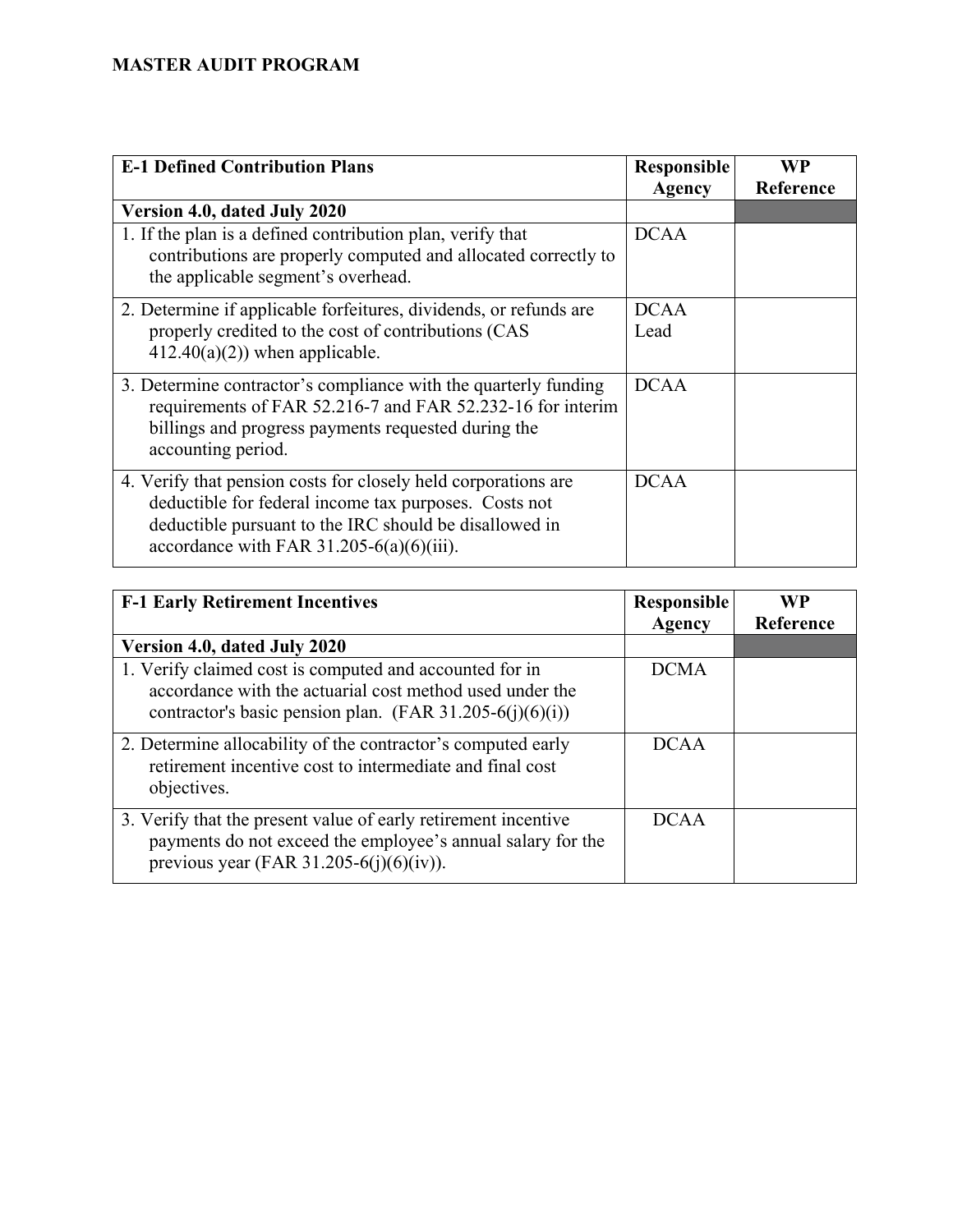| <b>G-1 Pension Cost for Retirees</b>                                                                                                                                                                                                                   | <b>Responsible</b> | WP        |
|--------------------------------------------------------------------------------------------------------------------------------------------------------------------------------------------------------------------------------------------------------|--------------------|-----------|
|                                                                                                                                                                                                                                                        | Agency             | Reference |
| Version 4.0, dated July 2020                                                                                                                                                                                                                           |                    |           |
| 1. When an inactive segment is established, verify the amount of<br>assets allocated to the inactive segment is allocated in<br>accordance with CAS 413.50(c)(5), (6) & (7).                                                                           | <b>DCMA</b>        |           |
| 2. Verify when an active employee becomes inactive, or vice<br>versa, that the amount of assets transferred equals the<br>employee's actuarial accrued liabilities determined using the<br>accrued cost method in accordance with CAS $413.50(c)(9)$ . | <b>DCAA</b>        |           |
| 3. Ascertain if pension cost attributed to the inactive segment is<br>allocated to the active segment in accordance with the<br>requirements of CAS $413.50(c)(1)$ .                                                                                   | <b>DCAA</b>        |           |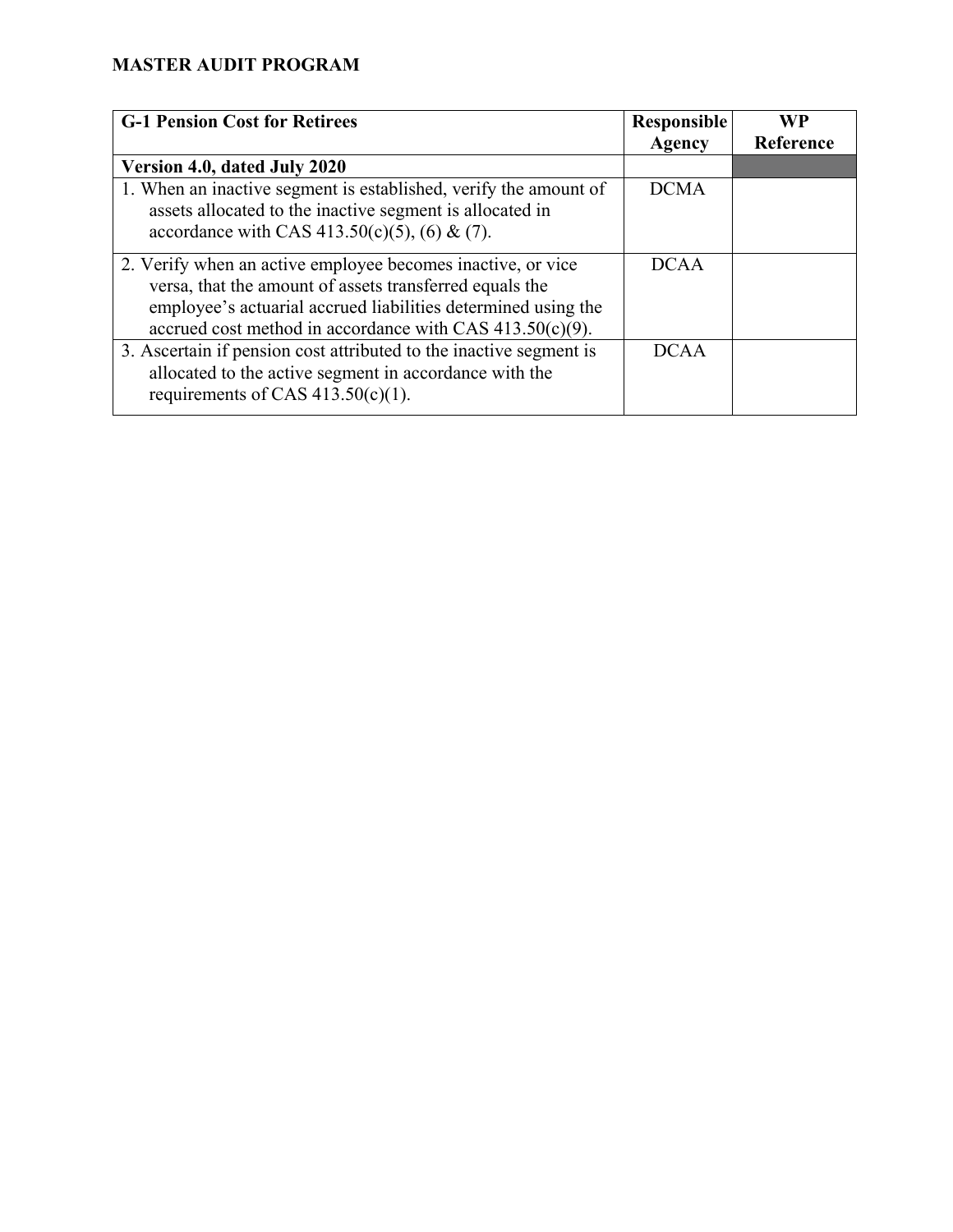| <b>A-1 Concluding Steps</b>                                                                                                                                                                                                                                                                                                                                                                                                                                                                                                                                                                                                                                                                                                                                                                                                                                       | <b>Responsible</b>   | <b>WP</b> |
|-------------------------------------------------------------------------------------------------------------------------------------------------------------------------------------------------------------------------------------------------------------------------------------------------------------------------------------------------------------------------------------------------------------------------------------------------------------------------------------------------------------------------------------------------------------------------------------------------------------------------------------------------------------------------------------------------------------------------------------------------------------------------------------------------------------------------------------------------------------------|----------------------|-----------|
|                                                                                                                                                                                                                                                                                                                                                                                                                                                                                                                                                                                                                                                                                                                                                                                                                                                                   | <b>Agency</b>        | Reference |
| Version 4.0, dated                                                                                                                                                                                                                                                                                                                                                                                                                                                                                                                                                                                                                                                                                                                                                                                                                                                |                      |           |
| 1. Summarize and document the results of audit. Discuss the                                                                                                                                                                                                                                                                                                                                                                                                                                                                                                                                                                                                                                                                                                                                                                                                       | DCMA/                |           |
| findings with the CIPR team members and develop a unified                                                                                                                                                                                                                                                                                                                                                                                                                                                                                                                                                                                                                                                                                                                                                                                                         | <b>DCAA</b>          |           |
| Government position.                                                                                                                                                                                                                                                                                                                                                                                                                                                                                                                                                                                                                                                                                                                                                                                                                                              |                      |           |
| 2. Discuss the audit results with the supervisor and, if applicable<br>the technical specialist. Coordinate significant or unusual<br>issues with the CFAO, FAO Manager, and if applicable, with<br>the CAD network (see CAM 8-302.4, 8-302.6). Coordination<br>should be both before and after discussion of audit results with<br>the contractor. The CFAO should be apprised of<br>noncompliance matters at the earliest possible date.<br>Note: If a noncompliance is considered immaterial, but could                                                                                                                                                                                                                                                                                                                                                        | DCMA/<br><b>DCAA</b> |           |
| become material if circumstances change, notify the CFAO<br>through a memorandum. The memorandum will include a<br>Statement of Condition and Recommendation (SOCAR) and<br>provide the CFAO with sufficient information to understand the<br>condition and the severity of the CAS noncompliance. The only<br>exception to issuing a memorandum is if the audit report<br>$includes a material noncompliance(s).$ When a material<br>noncompliance is reported, the immaterial noncompliance will<br>be reported in a separate exhibit to the report titled<br>"Noncompliance that Warrants Attention of the Cognizant<br>Federal Agency Official." Reference to the exhibit for the<br><i>immaterial noncompliance will be in the Executive Summary,</i><br>but will not be included in the Basis of Opinion section, as it is<br>not a material noncompliance. |                      |           |
| 3. Prepare draft audit report (and memorandum, if applicable). If<br>the audit scope was limited to a certain area(s) of the<br>contractor's accounting practices, modify the subject matter<br>stated in the Report On (from WP A-01) and Opinion (from<br>WP A) section of the report, as necessary, so that they clearly<br>identify the limited areas audited.                                                                                                                                                                                                                                                                                                                                                                                                                                                                                                | DCMA/<br><b>DCAA</b> |           |
| 4. If a material weakness or significant internal control deficiency<br>is detected during the course of this audit, ensure that the<br>findings have been fully developed to determine if a<br>significant deficiency in compliance with the DFARS<br>252.242-7006 criteria exists. If so, open a Business System<br>Deficiency assignment (Activity Code 11090) to report the<br>deficiency and submit it to the contractor for comment.                                                                                                                                                                                                                                                                                                                                                                                                                        | <b>DCAA</b>          |           |